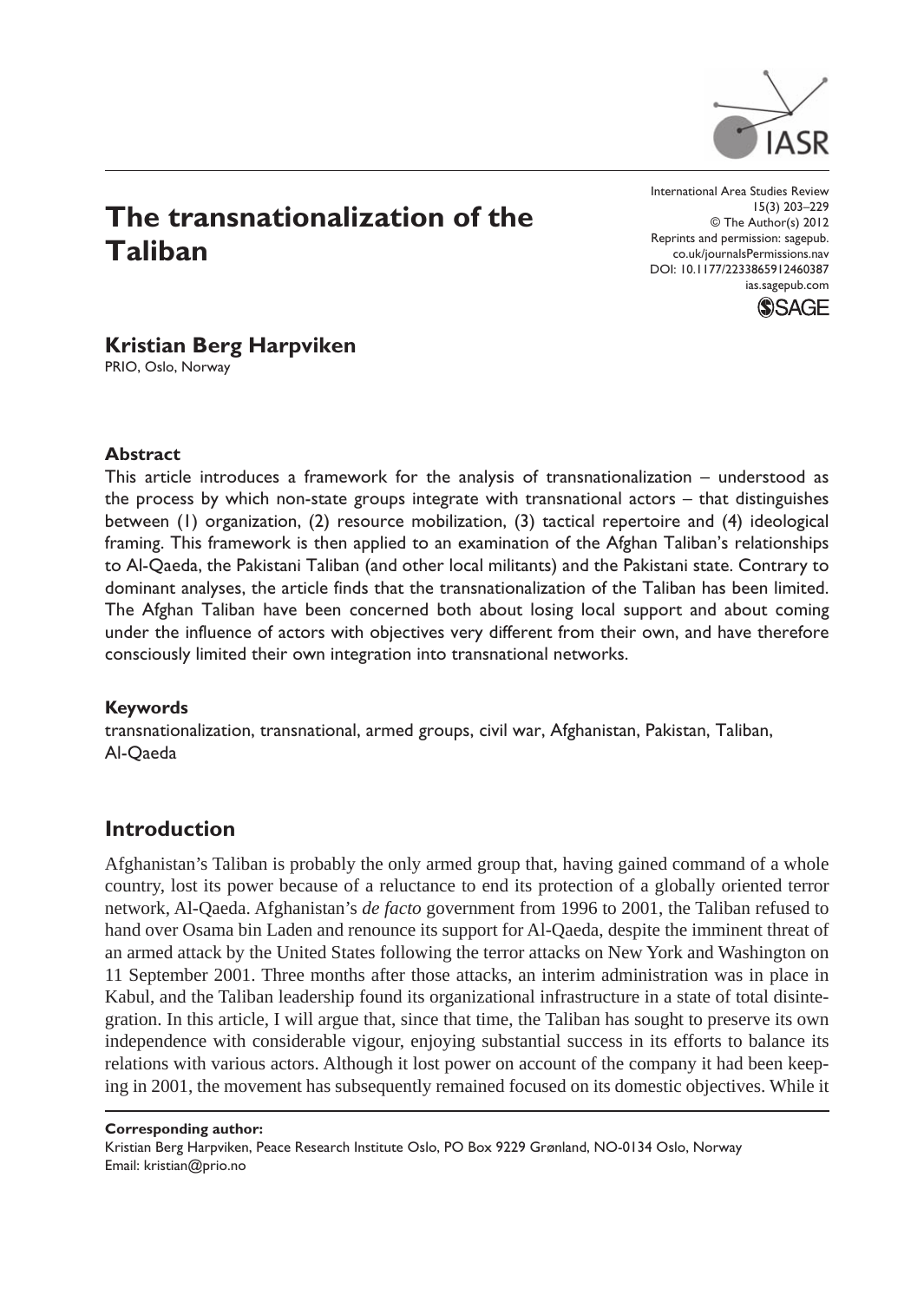has cooperated closely with both Al-Qaeda and a variety of Islamist insurgent groups from the wider region around Afghanistan, the Taliban's own role in transnational terror remains very limited. If we examine the period following the 2001 intervention and the ensuing demolition of the Taliban organization, we find a movement working hard to maintain a degree of independence, torn between various forces that each seek to maximize their own influence over the movement, while clinging on to their own domestic agendas.

In an influential article published in early 2001, five of the world's leading Afghanistan scholars declared squarely that the war in Afghanistan was not a civil war, but a transnational one (Rubin et al., 2001). The implications of this could be devastating, suggested the five authors, since the rich supply of resources from outside prevents a 'hurting stalemate' from emerging:

In transnational wars like Afghanistan, however, access to international aid and international markets (drugs, gems, smuggled consumer goods), international volunteers or recruits from refugees, diaspora or allied states, provides replenishable resources. The parties are never exhausted. (Rubin et al., 2001: 36)

A key question, then, is to what extent transnational resource flows – money and arms in particular – have been a necessary precondition for the Taliban's survival. Another important question is whether the recruitment of foreign fighters – Pakistani citizens in particular – in the late 1990s, when the Taliban was facing increasing resistance to local recruitment in its core areas of southern Afghanistan, was instrumental to that survival.

Powerful states may disrupt transnational linkages, argued the authors of the 2001 article, but are unlikely to be willing to commit the resources required to do so. The 9/11 attacks on the United States evoked new international interest in Afghanistan. Yet, in autumn 2012, following a long decade of international warfare, we see a Taliban that has been steadily progressing in terms of both political influence and military capability. While the Taliban phenomenon continues to grow in both Afghanistan and Pakistan, opinions differ as to whether the relevant developments should be understood as a single congruent movement. Relatedly, there is disagreement over the extent to which the organization is inspired by the transnational global ideology of Al-Qaeda, as opposed to being driven by an amalgamation of local-level grievances with the Afghan government and its international supporters. Similarly, there are diverging views regarding the extent to which state support – primarily from Pakistan – is essential to the Taliban's success. The responses to these questions will undoubtedly be vital for our understanding of today's Afghanistan, as well as for the debate over which policy measures stand a chance of breaking the ongoing cycle of violence – and which may be exacerbating it.

The aim of this article is to examine how a specific rebel movement – the Afghan Taliban – has dealt with the quest for transnationalization, and in the process to develop an analytical framework that may be applied to the study of other similar movements, preferably as part of a larger comparative effort. There is massive interest in the transnational aspects of civil war, and recent publications that have established the prevalence and impact of the transnational through large-*n* statistical studies (Gleditsch, 2007; Buhaug and Gleditsch, 2008; Salehyan, 2009) have been widely noted. Encouragingly, we see that there is increasing dialogue between those who approach the relevant phenomena through quantitative studies, as these increasingly incorporate case studies in their work (Salehyan, 2009), and a new generation of qualitative case studies that find inspiration in, and seek to inform, large-*n* work (Checkel, 2013b). Also importantly, a long-overdue interaction with the large literature on transnationalism outside of violent contexts, and in particular on transnational social movements, is now underway (Tarrow, 2007). The article at hand is firmly situated within this wave of renewed interest in the impact of transnationalism, but differs in that it takes a particular armed group as its point of departure and examines how that group deals with the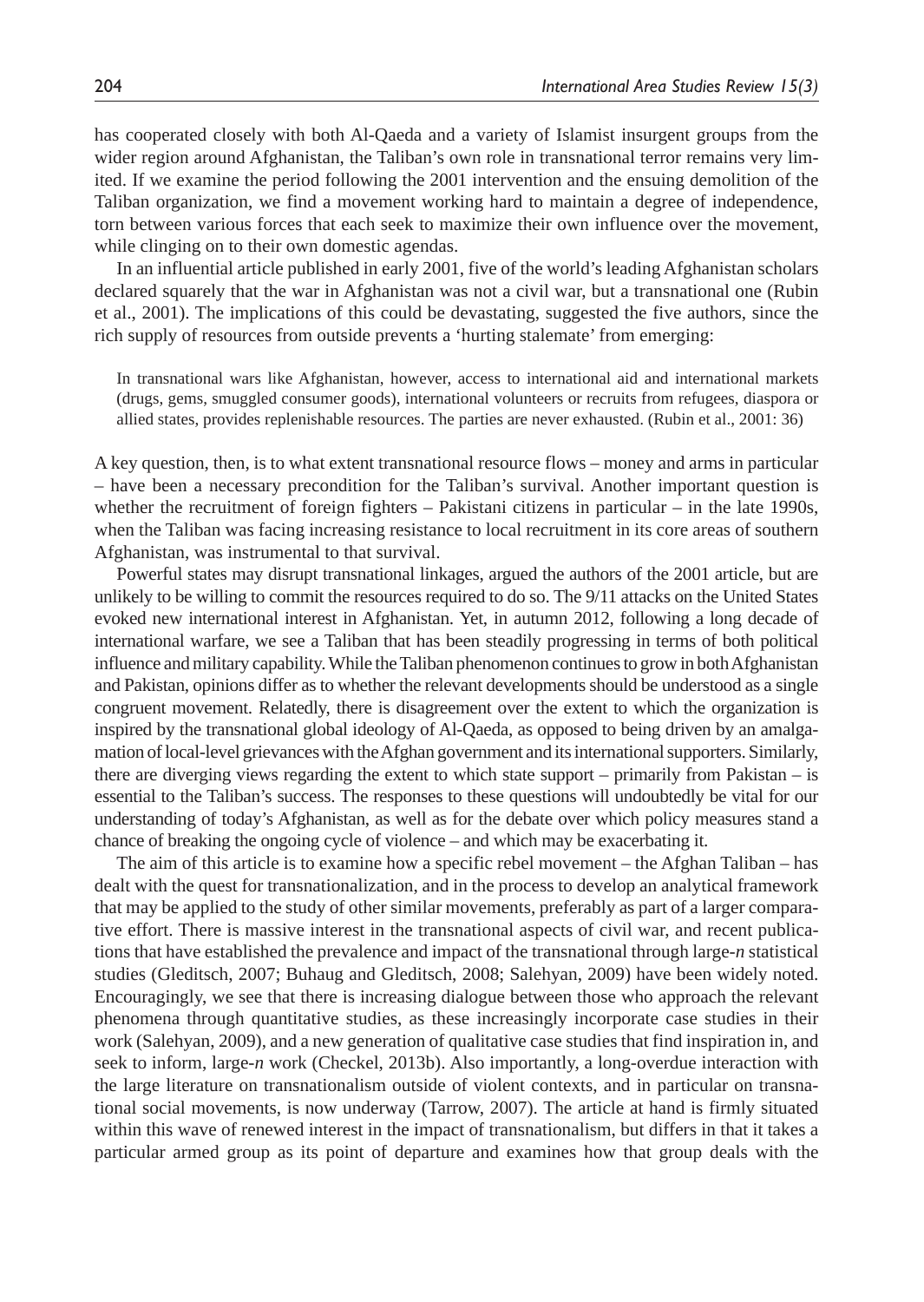contradictory pressures of external actors, before suggesting a framework that might permit us to examine the depth and durability of transnationalization across multiple dimensions (Bakke, 2013).

Both before and after 9/11, it has been widely assumed that Afghanistan's Taliban – through its organization, resource streams, tactical repertoire and ideological framing – is part and parcel of a terror network of global reach (see, for example, Bergen, 2009). The willingness to nuance understandings of the depth of that integration into transnational networks, however, is often limited. There has also been only scant examination of how the robustness of transnational linkages varies across various dimensions, which would also open up for analysis of the interaction between these dimensions. Ultimately, there is also a dire need for deconstructing the various transnational networks, which I will do here, somewhat simplistically, by distinguishing between Al-Qaeda central, the various local Islamist insurgent groups that have some association with the Al-Qaeda network, and state supporters (mainly Pakistan). These various actors may act in concert, but are just as often in competition for the goodwill of the Taliban. Making things still more complicated – as we will see when we examine the role of Pakistan – caution should be taken regarding assumptions that any of these actors are unitary.

As in any study of armed conflict, there are serious data challenges (Lee, 1995; Wood, 2006). Having suffered from little academic interest in the 1990s, Afghanistan has seen an explosion of studies on all aspects of society post-2001 (Bleuer, 2011, 2012). At the time of this writing, in mid-2012, with international withdrawal under way, the interest is rapidly declining, however, and it may be time to investigate whether the immense research effort has yielded the insights that might have been expected. Possible limitations notwithstanding, over the past few years several noteworthy contributions focusing on the evolution of the Taliban have appeared (e.g. Gopal, 2010; Giustozzi, 2007, 2009; Van Linschoten and Kuehn, 2012). Particularly noteworthy is Alex Strick van Linschoten and Felix Kuehn's (2012) book *An Enemy We Created*, which is based on years of observation and interviews conducted during an extended residency in Kandahar, and is currently the most carefully researched account of the fraught relationship between Al-Qaeda and the Taliban (but see also Stenersen, 2011). This is complemented by the author's own interviews, observations and longstanding engagement in seeking to understand political mobilization and violence in Afghanistan (Harpviken, 1995, 1997, 2009). As will be clear from the discussion, however, the facts are often unclear or disputed, and the only remedies are critical judgement, careful interpolation and conventional data triangulation.

We will now turn to a discussion of transnational mobilization, where the aim is to situate the present study within the literature, to define the idea of transnationalization in relation to other related concepts, and to lay out in greater detail the analytical framework that this article seeks to advance. From there, we move on to a brief exposition of the Taliban movement's trajectory, from its first appearance in 1994 through its dramatic fall from power in 2001, followed by a long decade of gradual resurgence. The next four sections are devoted to individual elements of the analytical framework – organization, resource mobilization, tactical repertoire and ideological framing – and will focus on key events and processes in the history of the Taliban and the mechanisms of transnationalization, with a view to examining the depth and durability of each dimension, as well as the interaction between them. In conclusion, I will offer some reflections on the impact of this case application for studies of the transnationalization of rebel groups more broadly.

### **Transnationalization in civil war**

In the last few years, new, quantitative work on civil war has documented the impact of transnational factors in a wide array of cases (Buhaug and Gates, 2002; Gleditsch, 2007). These studies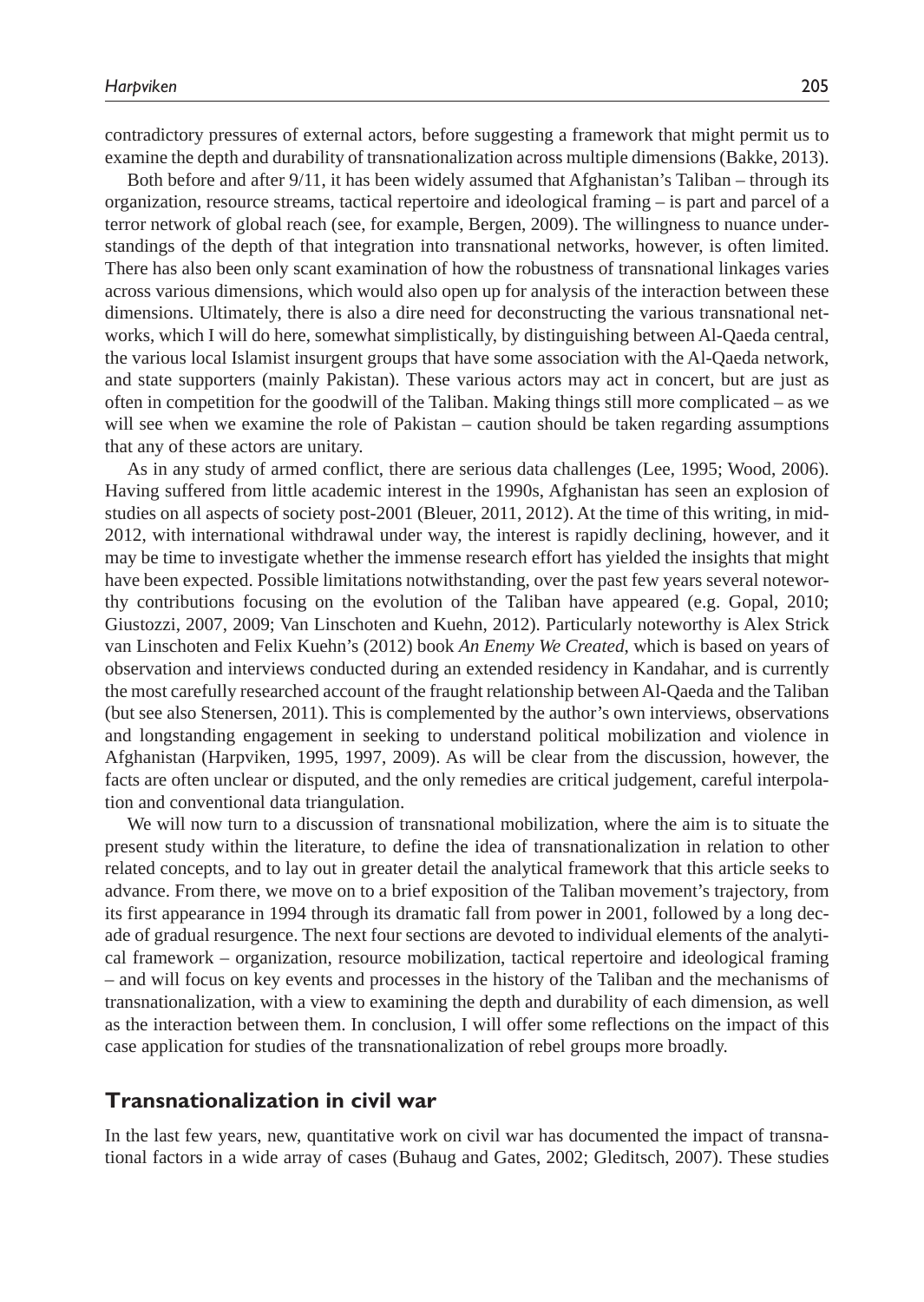establish the correlation between transnational factors – such as flows of refugees or material goods across borders, cross-border recruitment and mobilization patterns, and foreign-state or nonstate support for rebel groups – and the occurrence and duration of civil war. Yet, while methodologically advanced and offering important insights, these studies do not take us very far in terms of understanding the processes by which groups taking part in civil wars become transnationalized (Bennett, 2013). Interestingly, though, there has been a longstanding research effort on studying nonviolent challengers to the state that has paid ample attention to the transnational aspects of mobilization (Risse-Kappen, 1995; Della Porta and Tarrow, 2004; James and Sharma, 2006; Orenstein and Schmitz, 2006). Over the past decade or so, there has been a turn towards looking for causal mechanisms in this literature, seeking to uncover the social processes through which a particular factor (or combination of factors) comes to produce a distinct outcome (Tilly, 2001; Gerring, 2007; Tarrow, 2010). A 'mechanismic' approach, argues Andrew Bennett (2013), may have considerable costs in lost parsimony, yet that may be 'a necessary price for improving our understandings of the complexities of political life'.

While the concept of the transnational and related terms such as transnationalism and transnationalization are increasingly used in the literature on armed conflict, they are not always clearly defined (Checkel, 2013a). Current studies of the transnational focus primarily on three substantive areas: migration, the economy and civil society activism. Within migration studies, transnational relations are at the top of the research agenda, the main interest being in understanding the social continuity between migrants' new countries and their countries of origin, mediated through social networks and regular flows of information, money and people (Glick Schiller et al., 1995; Portes et al., 1999; Lyons and Mandaville, 2010). Within the second domain – transnational economic relations – there has been a particular interest in multinational corporations (Keohane and Nye, 1971). This literature has inspired mobilization theorists pursuing resistance to globalization (Tarrow, 2001), as well as civil war analysts interested in the political economy of war (Duffield, 2001). A final domain has been that of transnational activism, analysing the ways in which nongovernmental organizations and activist networks seek to affect the policies of international and domestic actors (Florini, 2000). While this latter track has been occupied with political action, this has been largely within a pluralist vision of international politics, where coordination rather than conflict becomes the main issue (Tarrow, 2001). While I will here be drawing particularly on the insights gained within this third domain, there are ample insights to be gained from the studies both of the globalizing economy and of migratory networks.

The concept of the transnational forms a contrast to that of the international – understood as concerning the relationships that exist between states – focusing on the ability of a group of actors, operating in more than one country, to engage in sustained action. The concept is intended as a way of capturing actions, flows and processes that cut across state boundaries, yet are outside the control of the central state. Transnational networks – whether they are migratory, economic or take the form of social movements – may be conceptualized as a combination of non-state and state actors – an approach that lies at the heart of Tarrow's (2005: 25) definition of transnational contention. However, a focus on transnational networks that includes states as actors risks causing confusion, as it incorporates states as actors both in the international (interstate) and in the transnational domains (Keck and Sikkink, 1998). It is accordingly important to establish as a reference point that a transnational actor is a non-state entity that operates in more than one state (Nye and Welch, 2013: 299–300). While understanding the interaction between states and violent non-state groups is a key challenge, it does not in itself constitute transnational action when states engage in the support of such groups, as they regularly do. However, states, and the international system of which they are a part, are key in setting the parameters for transnational political action. Not only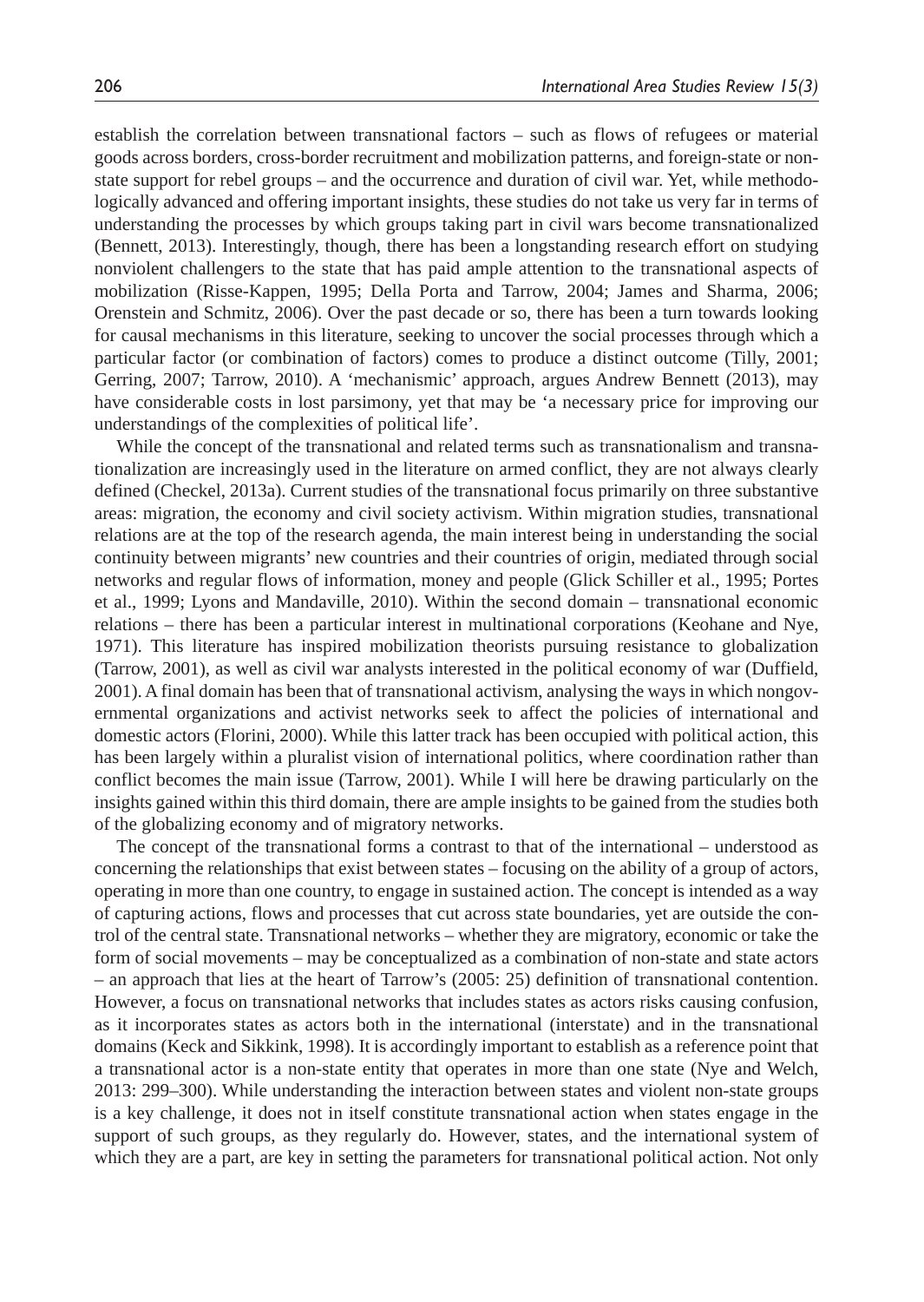that: in being challenged by – and through engaging with – transnational political and violent movements, the state and its institutions are themselves transformed. None of this makes the state a transnational actor in its own right.

The main challenge for studies of the transnational, however, lies not in separating out a field of study distinct from international relations, but rather in distinguishing between the transnational and the international in ways that are conducive for understanding how the two influence and interact with each other. Early conceptualizations gave the impression that transnational activity could only weaken the state (Tarrow, 2005; Orenstein and Schmitz, 2006). A particular concern has been uncertainty about loyalty to the state when an individual's identity ties him or her to more than one state or – even worse – when such a situation is reified through multiple citizenships (Waldinger and Fitzgerald, 2004). As Charles Tilly (1997) succinctly noted, states are bureaucratically inclined, instinctively seeking to assign individuals to 'crisp categories'. Yet, regardless of whether or not they are engaged in transnational activism of any kind, humans are not necessarily easily delineated into one category or another.

Rather than seeing the transnational in contrast to the international, many analysts have pointed out that multilateral bodies – albeit mandated by their state members – have their own organizational dynamics and may build up considerable political leverage in their own right. In what emerges as a critique of classical realism, one may then conceive of international bodies as transnational actors (Barnett and Finnemore, 2004). Going one step further, others have argued that individual states also increasingly act transnationally, engaging in a variety of specialized horizontal networks, whose members only partly represent defined state interests (Slaughter, 2004). Studying such hybrid forms of action may have particular potential for informing our understanding of the interplay between the system of states and the transnational sphere. Nonetheless, rather than seeing states and their constituent parts as transnational actors in their own right, it seems more fruitful to see states (or entities within states) as essential to the structure within which transnational action plays out. That, of course, should not preclude us – despite the methodological challenges it may entail – from identifying states that strategically engage with transnational actors in order to pursue particular state objectives.

Apart from being non-state, transnational groups are rooted in more than one state. For transnational militants, it is the very ability to base themselves in a territory that is not under the control of the state they are challenging that gives them a major advantage (Salehyan, 2005). This dramatically increases the difficulties of pursuing rebels, and is particularly effective when militants enjoy the support of the host state. Whether the latter is the case is, of course, closely linked to the ability of transnational militants to play on conflicts between two or more states (Waldinger and Fitzgerald, 2004). Militant transnational groups are likely to have a very different relationship to international institutions and states than those groups that focus on advocacy and reform. The study of groups such as the International Campaign to Ban Landmines, or that movement's symbiotic relationship to many state actors, can only in part shed light on transnational armed action. While advocacy groups may seek to directly influence international agendas, armed groups will only be able to do so through combining the 'creation of facts on the ground' with media work and lobbying (Tarrow, 2005). The expansion of a 'complex internationalism', however, including the increasing influence of international organizations, does create new opportunities for transnational mobilization, violent or otherwise (Orenstein and Schmitz, 2006). Ultimately, we know that states and international organizations are all but immune to the claims made by militant groups who seek recognition.

My focus here is on transnationalization – more specifically, on how armed groups that challenge their own governments embed in, and get embedded in, transnational networks. The concept of 'contentious politics' (Tarrow, 1996; Tilly, 1996), well established within the social movements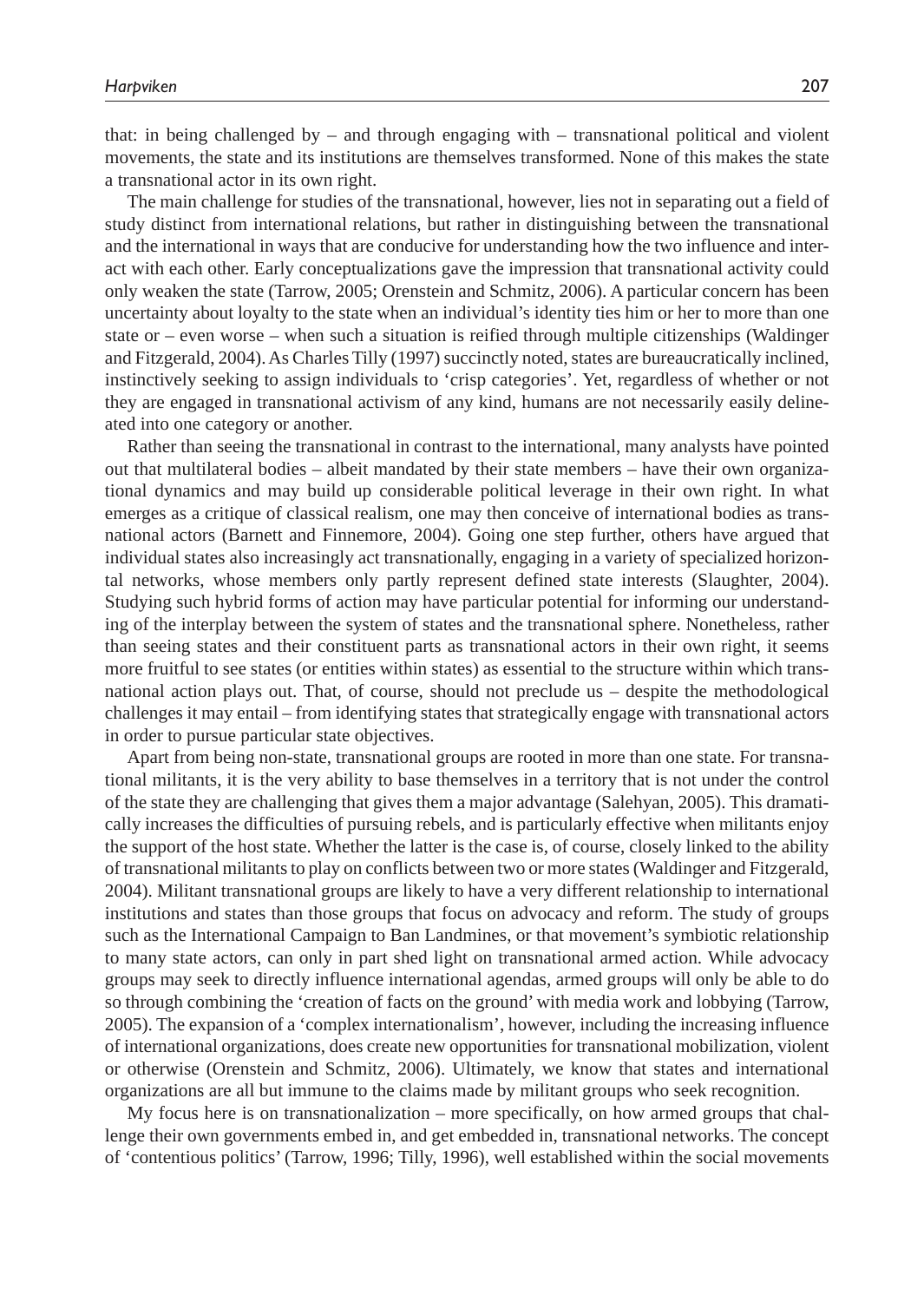litterature, has been increasingly applied also to the study of transnational political mobilization (Tarrow, 2001). In contrast to this literature, however, I shall be adding organization as a dimension in its own right (as opposed to an outcome), in recognition of the insight that a movement's ability to build on and mobilize pre-existing networks and forms of social organization is critical to its success (Harpviken, 1997; Kalyvas, 2006; Wood, 2008). The other three dimensions – resource mobilization, tactical repertoire and ideological framing – are more standard, although the concepts used to capture them may vary (Bakke, 2013; Checkel, 2013b). In short, we will in the following be examining transnationalism across the following four dimensions:

- *Organization*. We will presume that leadership and hence the social and political institutions that underpin authority – is essential to the success of rebel groups. By extension, the recruitment of fighters and people in support functions – which may be by force, against payment or on the basis of shared objectives – is crucial. The extent to which authority or recruitment transcends state boundaries will be key to transnationalization.
- *Resource mobilization*. A successful fight hinges on a steady supply of financial and military resources; the sustenance of an organization rests on its ability to reward its members, or at least provide for their existential minimum. Rebel movements can develop their own (domestic) sources of income, or they can rely on external support. The extent of external support – with the possible expectations of influence – defines transnationalization in this area.
- *Tactical repertoire*. Rebel groups, almost always the weaker party in a given fight, rely on their ability to innovate and renew their repertoire of contention (which will often include both violent and nonviolent means). It is on the tactical dimension that rebel groups most immediately encounter the state they are opposing, as each side pursues continuous tactical innovation in response to the approach of the other. A tactic may be merely emulated or it may be transferred with intent. The latter development entails a transnational process.
- *Ideological framing*. The ultimate objective of a rebel group may be to capture state power, to share power at the centre, to secede and form a new state, or to gain partial autonomy. In most cases, objectives are framed within a larger ideological discourse, which also demonstrates political propinquity in transnational space. The sharing of sophisticated ideological frames demands sustained socialization of members, but when successful may contribute to a deep transnational consciousness.

With the above, we move towards a conceptual apparatus for a nuanced understanding of what transnationalization of armed groups entails. In this context, transnationalization ranges from pragmatically motivated alliances to seamless integration with entities that operate transnationally. At one end of the spectrum are those entities that operate across a single state boundary (most often based on common identity); at the other end are groups that operate globally (not rarely based on a common interest in sharing knowledge and resources). Yet how does transnationalization come about? The dimensions above are all dynamic; they are all subject to various pressures and to innovation. Yet, while the organizational dimension is necessarily about the shape of social interaction between real people, can the three other dimensions principally be seen as processes of diffusion, in which direct interaction is only one possible mechanism? In delineating the mechanisms of diffusion, Tarrow (2010) has sought to distinguish between the relational, the mediated and the nonrelational. The relational is through direct personal contact, face-to-face; rooted in trust or deep familiarity, it has a particular strength when it comes to conveying complex skills or messages. Diffusion through mediation – what network analysts would often call brokerage (Burt, 1987;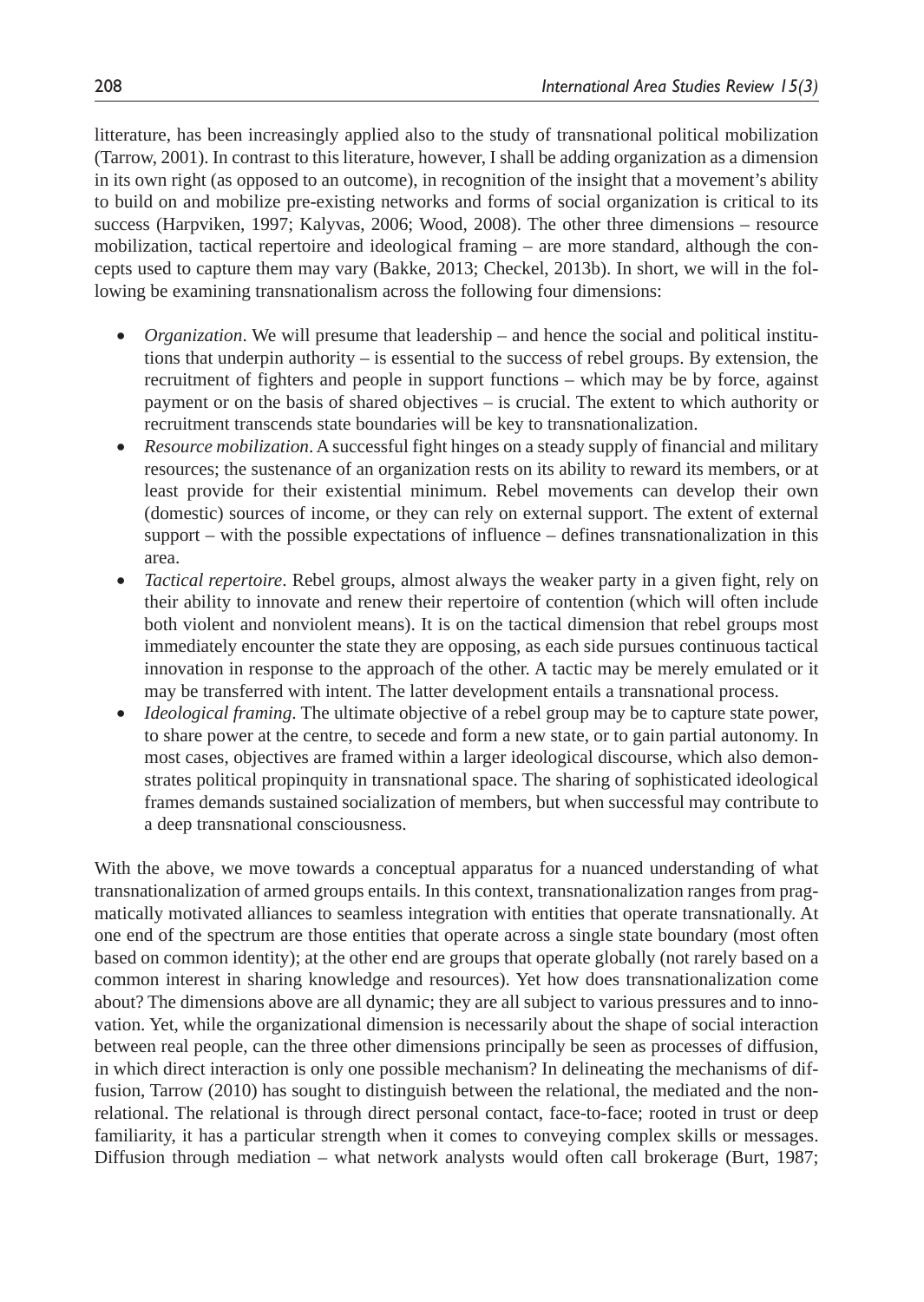Gould and Fernandez, 1989) – implies that there is a third party that conveys the information, ultimately with the ability to affect the message. The non-relational is the diffusion that goes through various types of media and gets adopted through emulation rather than through direct learning. As we examine the transnationalization of the Taliban, we will keep these mechanisms in mind.

# **The Taliban**

The Taliban – as an armed group with that name – emerged in mid-1994. The most common account of its origins is that the core of the movement was formed when a group of local religious leaders – mullahs – took up arms against local commanders who were renowned both for harassing travellers and for abducting and raping women in Kandahar (Rashid, 2000: 21–30). By October, the Taliban had taken over control of a large arms depot at the border with Pakistan from the Hezb-e Islami (Hekmatyar group), a major Islamist resistance party from the anti-Soviet war of the 1980s. Soon after this, at the request of Pakistan, the Taliban played an instrumental role in releasing a Pakistani trade convoy that had been taken into custody by local commanders. From its local origins, the Taliban expanded quickly (Maley, 1998). By mid-February 1995, the movement had taken over the main Hezb-e Islami base just south of Kabul. In these first months of its existence, the Taliban hardly needed to engage in fighting. Widespread discontent with the existing rulers translated into support for the new alternative, and the local commanders gave up their control without a fight, many joining the Taliban themselves (Sinno, 2008: 222–253).

The Taliban did not come from out of nowhere, however, and the movement's emergence can be viewed in terms of the revival of religious networks that had played a role throughout the wars of the late 1970s and the 1980s (Van Linschoten and Kuehn, 2012: 113–121). The Harakat-e-Inqelab party, one of the seven Afghan resistance parties based in Pakistan in the 1980s, was really the party of Afghanistan's traditional Sunni Islamic clergy. The same network – made up of teachers, alumni and religious students from the madrasas – also came to form the foundation on which the Taliban was based (Dorronsoro, 2005). This was always a transnational network with little regard for state boundaries, where the main religious authorities would be in Pakistan. The Sunni religious leadership is not structured in terms of tight hierarchical organizations, but rather operates in loose networks based on personal loyalties. This is precisely why the Taliban during the mid-1990s was able to mobilize a relatively coherent movement with a single leadership, influential throughout most of Afghanistan's Pashtun south, in such impressive fashion (Harpviken, 1997). The Taliban themselves came mainly from madrasas in the Deobandi tradition, named after the city of Deoband in India, historically its main centre of learning. The Deobandi approach represents a traditionalist interpretation of Islam, aiming at a society based on the Koran and the *Sunnah* – the practice of the Prophet (Butt, 1998). The Deobandi – as well as the Taliban – were marked by their opposition to secularism in general and to modern state-led education in particular. Likewise, the Deobandi are opposed to the radical Islamists, whose backgrounds tend to be in the modern educational system (Metcalf, 2002).

Following Pakistan's separation from India in 1947, the leading Deobandi madrasas were located in Pakistan: in Peshawar, Karachi and Lahore. The network of madrasas in Pakistan expanded massively throughout the 1980s as an integral part of the fight against the Soviet occupation of Afghanistan (Fair, 2009). Many of the recruits were Afghans. Today, Afghan students at a relatively well-reputed madrasa in Wardak, just some 45 minutes' drive south of Kabul, finalize their religious training by going to one of the more prestigious madrasas in Pakistan, where they may spend anything from six months to several years (Borchgrevink, 2007; Wardak et al., 2007). The network of Deobandi madrasas that spans the Afghan–Pakistani border is for most purposes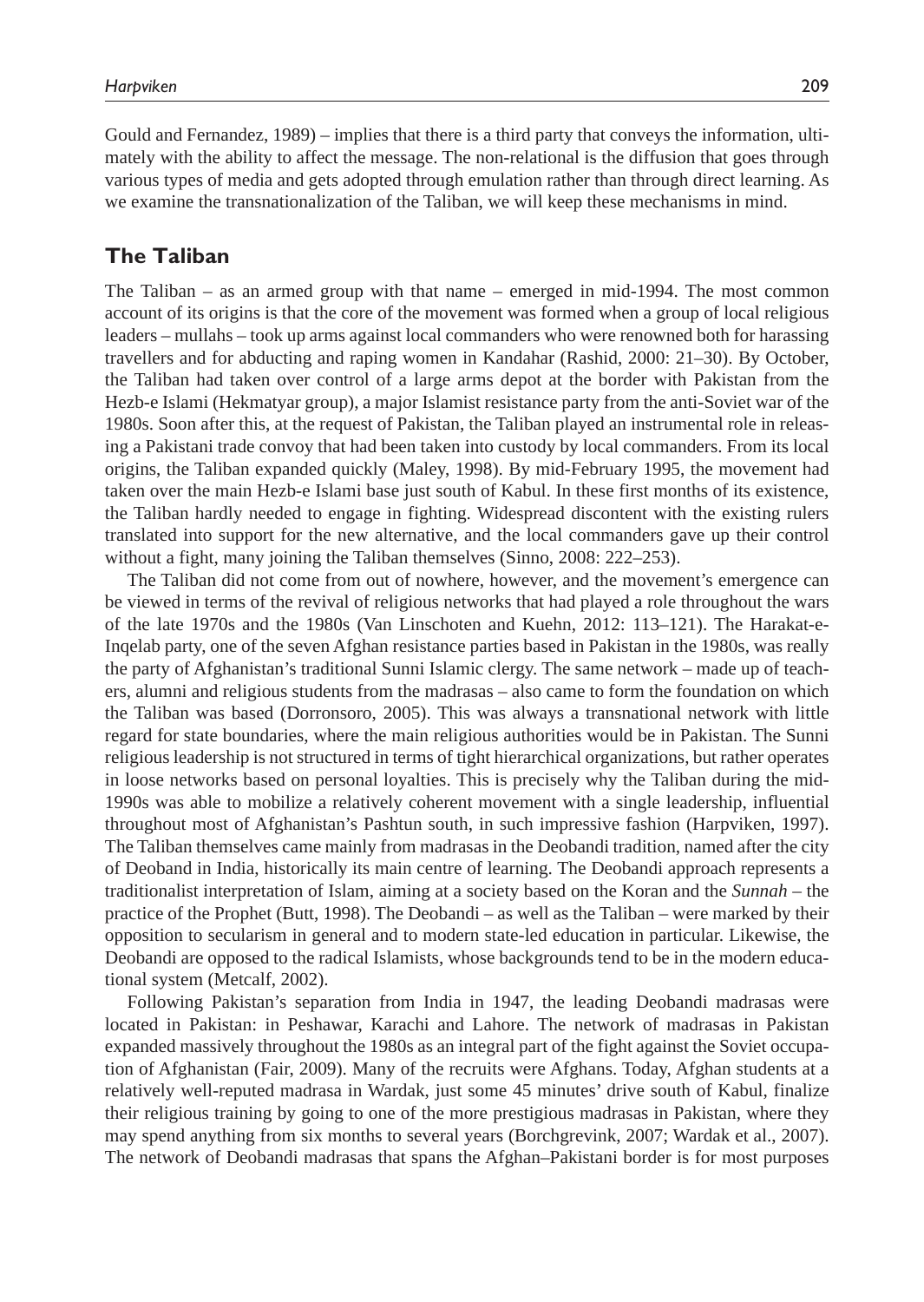seen as a coherent whole, where Afghan and Pakistani students work side by side and there is considerable circulation of students. Over the past decade, numerous initiatives aiming at reform of the madrasa system in Pakistan have been attempted (International Crisis Group, 2002b, 2004); in the last few years, similar efforts have been initiated by the Afghan government. Within the madrasa sector, however, there is considerable scepticism to the idea of state control, which limits the impact of potential and actual reform programmes (Borchgrevink and Harpviken, 2010). In certain areas, reform programmes have been further hampered by the Taliban monitoring madrasas, threatening religious leaders regarded as collaborating with the state. The battle for religious legitimacy has been at the heart of the post-2001 Taliban revival.

The US-led intervention that aimed to dethrone the Taliban and to demolish Al-Qaeda's abilities to conduct acts of terror started on 7 October 2001. The ground presence of US (and allied) personnel was very limited, giving the operation a clear Afghan face while limiting risks on the interveners' part (Crumpton, 2005). Combining the allied forces' vastly superior air power and use of special operatives with large-scale indigenous ground forces, the intervention represented, in the words of the general in command, 'a new kind of war' (Franks, 2004: 238). The main Afghan force during the peak of the intervention was the so-called Northern Alliance. The strongest party within the alliance, Jamiat-e Islami, had managed to maintain control over perhaps 10% of Afghanistan's territory, in the northeastern corner of the country, bordering on Tajikistan where it had its support base. By 2001, Jamiat's main forces were primarily located in Afghanistan, from where they launched their fight. Other groups within the alliance had recently returned from exile, or were doing so in the process of remobilization (Rashid, 2008; Harpviken and Lischer, 2013).

In the early phases, the intervention was widely popular among Afghans. The Taliban regime collapsed virtually overnight, although there were serious battles in certain areas, such as the northern city of Kunduz, where a large contingent of foreign fighters was involved. Within a couple of months, the war was effectively over. As the main leadership fled, mostly to Pakistan, the rankand-file Taliban fighters effectively demobilized, overwhelmingly with the intention of not reengaging in war (Van Bijlert, 2009; Van Linschoten and Kuehn, 2011). Anand Gopal (2010), one of the most perceptive observers of the Taliban's resurgence, notes the following regarding the dynamics in Kandahar, the movement's very nerve centre:

After 2001, most senior Taliban leaders in the province had accepted the new government, or at least rejected it but declined to fight against it. Most did not invoke the notion of jihad as an immediate reaction to the new government. Rather, only after a protracted campaign against former Taliban did many of them feel they had no place in the new state of affairs and began to see the presence of the government and foreign fighters as necessitating jihad.

By 2003–2004, an increasing number of former Taliban supporters were reconsidering their plans for retirement, joined by a new, younger generation (Nixon, 2011). Within just a couple of years, what by late 2001 seemed to have been a full victory by the international forces and their Afghan counterparts was rapidly converted into a sustained resurgence of the Taliban.

The literature on the Taliban's resurgence (Giustozzi, 2007; Rashid, 2008) discusses the importance of the support provided by the Pakistani state – including access to sanctuary – but does little to explore the Taliban's relations to other transnational actors (but see Franco, 2009; Stenersen, 2009). Yet, if we are to understand the post-2001 Taliban mobilization, we need a fine-grained analysis of whether and how it was rooted in a genuinely transnational reorientation of the movement. We will need to move beyond a simple dichotomy, according to which we view the Taliban either as an integral part of a transnational terror network or as a genuinely local movement with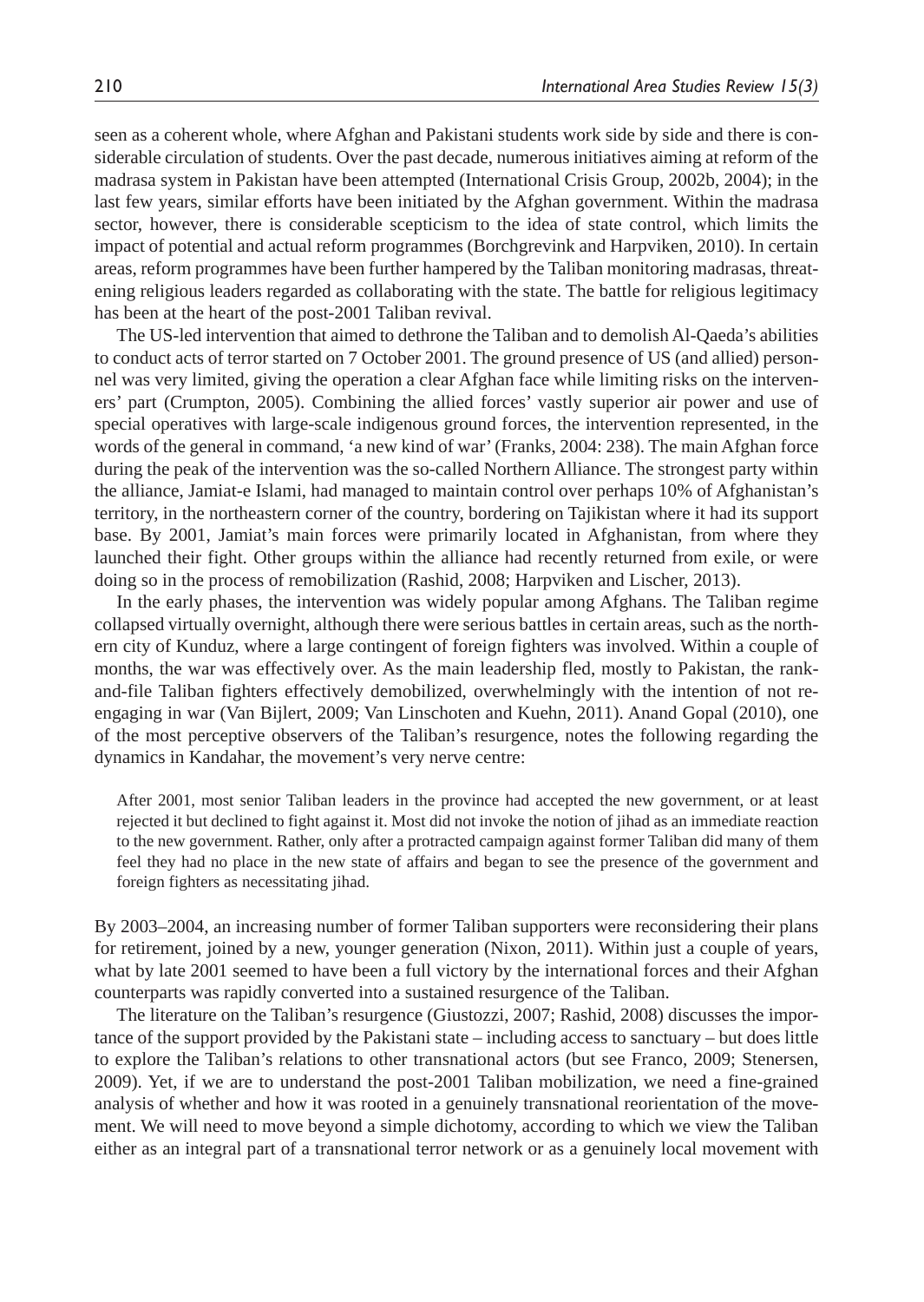its eyes fixed firmly on power in Afghanistan. What is clear, in any case, is that the re-emergence of the Taliban is in large part reflective of more than two decades of widespread migration (Harpviken, 2009; Harpviken and Lischer, 2013). Recruitment among recent returnees, as well as among exile Afghans in Pakistan, has been essential to the organization. Patterns of movement across the border, however, had become increasingly complex. The Taliban resurgence was neither a purely refugee-based insurgency nor a purely returnee-based one, but it certainly drew on decades of intensive mobility that had fostered dense networks of interaction across the border.

The Gopal quote above makes it clear that the governance and security offered by Afghanistan's new government and its international backers were in themselves instrumental in bringing about the Taliban's resurgence. However, beyond merely being an alternative, what did the Taliban have to offer? The Taliban was never a welfare organization; its vision of the state's responsibilities was very narrow (Moghadam, 2001). What citizens could expect – certainly not negligible under the circumstances – was the provision of basic security and Islamic justice, and, at the personal level, recognition and positions of power. As the Taliban challenge intensified, it became common among military and political leaders in the countries involved in the international war operation to speak about non-ideological, easy-to-convert, 'ten-dollar-a-day' Taliban (see, for example, Milliband, 2009). The analysis was misleading: the Taliban was not first and foremost an army of guns for hire. What undoubtedly contributed to its resurgence was the fact that the great expectations of aid and economic development that had been raised in the course of the US-led intervention had not materialized. The impression that formed soon after 2001 was that the Pashtun south had been disprivileged (International Crisis Group, 2003). With deteriorating security, neither the government apparatus nor the internationals operating in the country could mount a successful challenge to that impression.

Most importantly, however, the government and its international allies failed to produce security, particularly in the south of the country, where the insurgency first started. The international forces were not set up to offer security for citizens: the forces of Operation Enduring Freedom commanded the ground, focusing on tracking down Al-Qaeda and high-level Taliban, with a net effect that was negative, as both non-aligned citizens and demobilized citizens had to bear the cost of collateral damage to life and property (Suhrke, 2011: 37–72). The UN-mandated International Security Assistance Force (ISAF) expanded to the south in mid-2006, but was unable to change the existing dynamics. As the ISAF commander at the time, Stanley McChrystal (2009), wrote in his assessment from autumn 2009:

we have operated in a manner that distances us – physically and psychologically – from the people we seek to protect. In addition, we run the risk of strategic defeat by pursuing tactical wins that cause civilian casualties or unnecessary collateral damage. The insurgents cannot defeat us militarily, but we can defeat ourselves.

For many, the new government – whose organizational structure was in large measure built on people whom the Taliban had driven from power in the 1990s – constituted a threat rather than a source of protection. While there were virtually no ordinary armed forces, various groups operating under the command of local officials and other strongmen engaged in a range of different pursuits – from local power struggles to subcontracting for international forces – but again with a net negative effect on local citizens' security (Azarbaijani-Moghaddam et al., 2008; Gopal, 2010). Once insecurity started to trigger armed protest and neither the international forces nor the government proved capable of retooling their roles, what was in effect a spiralling insecurity dynamic began to unfold, whereby the armed responses of various actors mutually reinforced each other.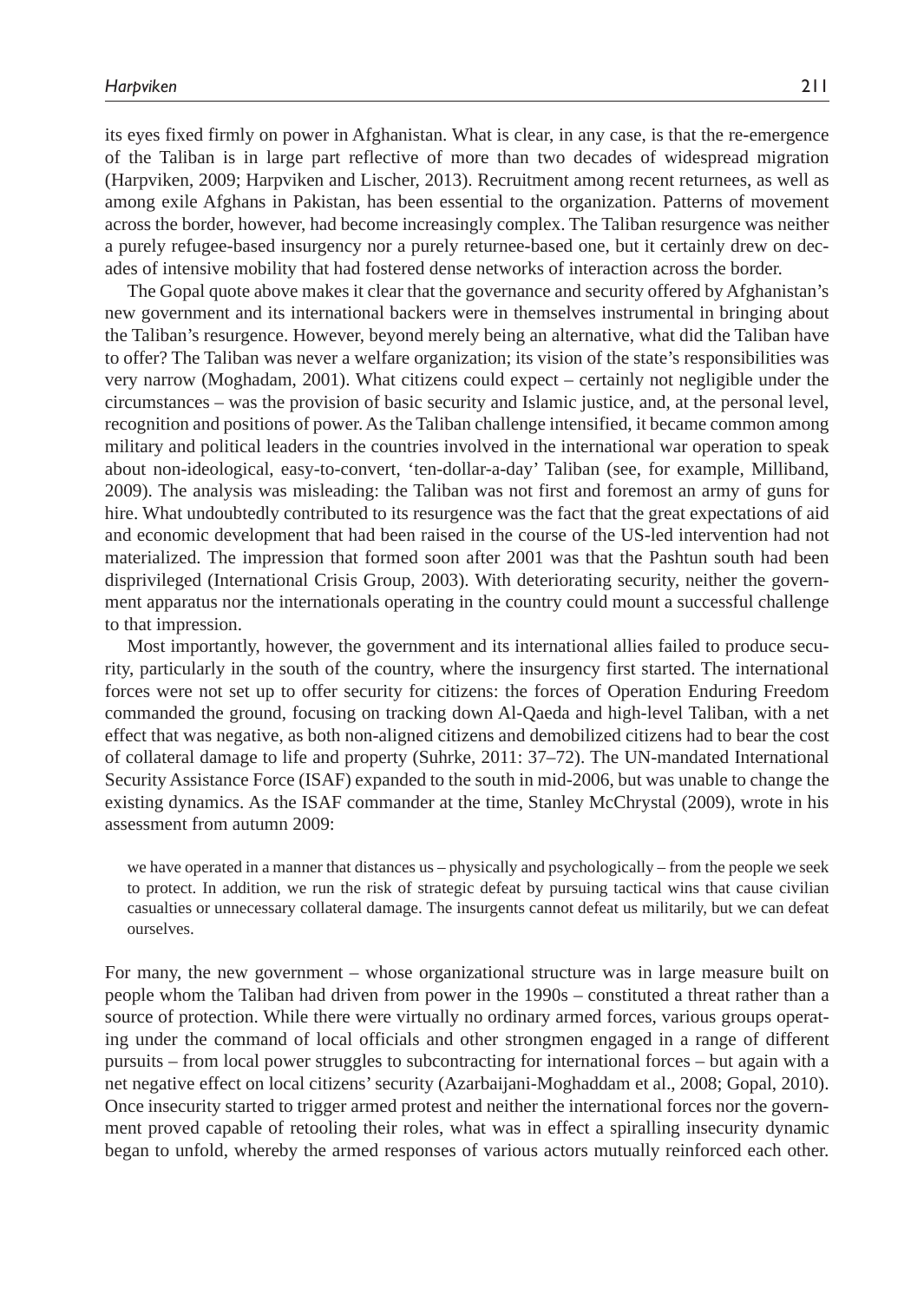Staying outside the conflict became more difficult by the day, and for many there was no alternative to the Taliban. By 2010, McChrystal's (2009) report had set the tone for the dominant analysis of the situation. By now, counterinsurgency (COIN) was the universal frame of discussion in all circles, and there was a strong sense that operations on the ground had failed to breed popular confidence. Stronger critics saw the military strategy as outright counterproductive (e.g. Dorronsoro, 2009). In the meantime, however, the insurgency had grown strong – in terms of numbers, geographical reach, tactical innovation and political resolve. In Afghanistan, many saw the international withdrawal plan that manifested itself in the course of the spring of 2012 as a partial victory for the Taliban.

However, what was the role of the transnational dimension to the Taliban's post-2001 resurgence? Is there a further radicalization of the movement under way, and, if so, is this a reflection of a fundamental transnationalization of the movement? Undoubtedly, the religious networks in Afghanistan and Pakistan played a major role during the 1990s. The Taliban hosted Al-Qaeda – a relationship that was always somewhat contrived and in the end caused the movement's fall from power. Let us, then, examine the extent of the Taliban's transnationalization, with a focus on the period after 2001, across each of the four dimensions discussed above: organization, resource mobilization, tactical repertoire and ideological framing.

# **Organization**

What do transnational militant movements produce? Ultimately, of course, they produce organized contentious action. The ability to build organization, including the recruitment and maintenance of a membership, lies at the core of their sustenance. The most solid indicator of successful mobilization is that people join an organization and subordinate themselves to its leadership (even if not citizens of a single state). In the absence of an organizational structure that spans borders, there simply is no transnational movement. Movements may start out as local entities, situated within a single state, only to gradually verge into the transnational, or they may start out as widereaching transnational entities that over time retract into the confines of a single polity. In other words, the transnational dimension of any given movement may wax and wane over the course of its history, subject to a range of factors, some of which are internal to the movement itself (e.g. leaders' ability to portray themselves as truly representative of grievances in several states), while others are external (changing political currents in the states in which the movement operates or in the international system). A thorough understanding of the transnational phenomenon must therefore be capable of capturing its dynamism. Transnationalization ought to be understood as a process, and as such it is also reversible.

The Taliban leadership is not transnational. The top echelons consist exclusively of Afghan citizens. The executive council is led by Mullah Omar and originally consisted of 10 men who appear to have been selected primarily because of their credentials as military leaders, the members of the council being in charge of the fighting in various areas of the country. Within the Pakistani Taliban, there are many members who declare their loyalty to Mullah Omar as their spiritual leader. Yet, it is conspicuous that the Afghan Taliban has no integration – neither with the Pakistani Taliban (or other radical movements from the region), nor with Al-Qaeda – at the level of its formal leadership bodies.

Among parallel movements in the region, the Pakistani Taliban stands out as a particularly likely candidate for integration with the Afghan Taliban. The two groups operate across a contiguous border; they draw their members from the same institutions, with the implication that there are rich network connections, and to quite an extent, there are ethnic and tribal commonalities. Once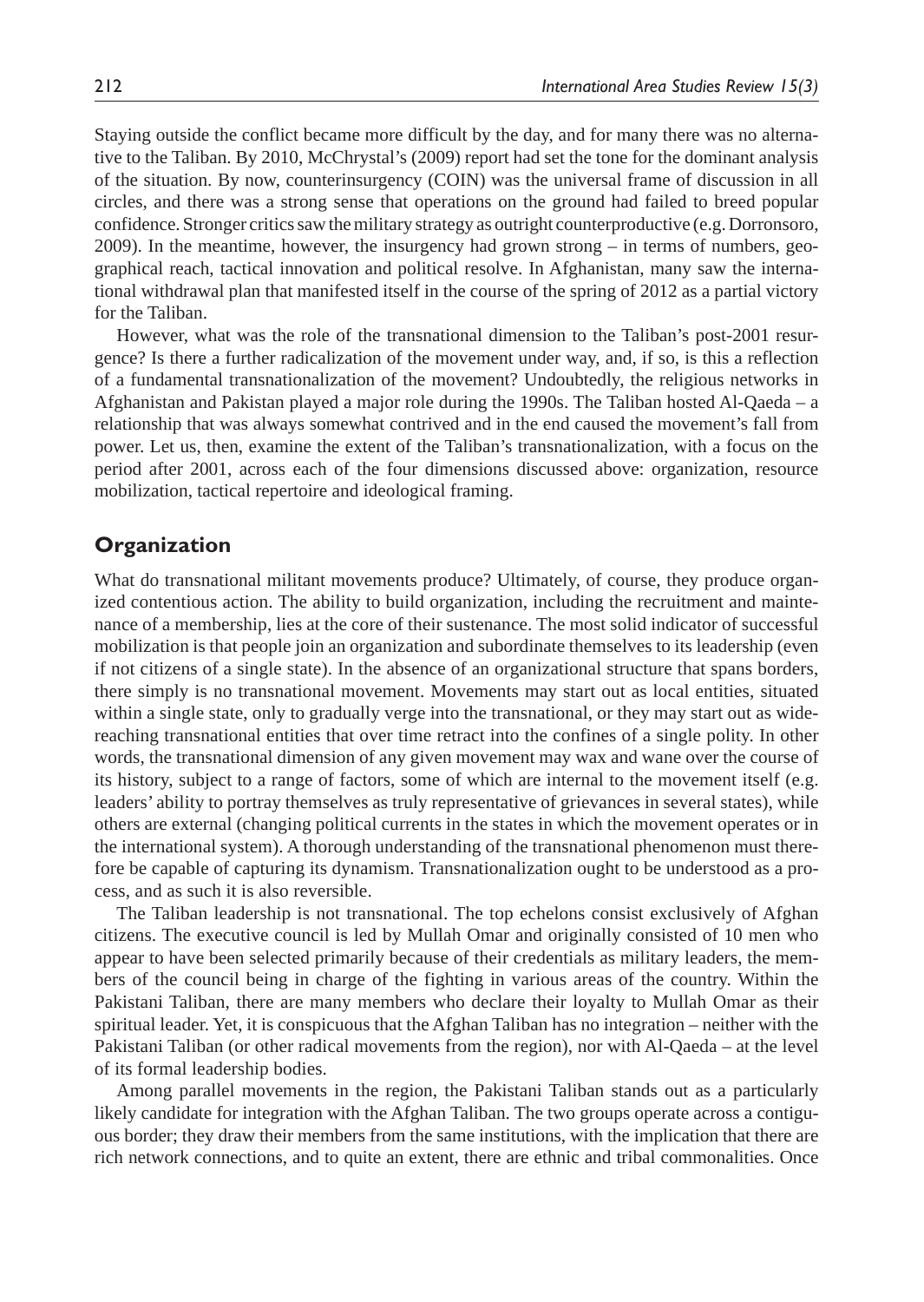we take the next step, however, and ask what the implications of this may be for possible integration between the movements, even the best-informed accounts differ widely in their conclusions (Franco, 2009; Zahab, 2012). Where Claudio Franco sees a tightly integrated group, with Pakistan's Taliban operating as a de facto 'governorate' under Mullah Omar's command – 'a limb of the mainstream Afghan Taliban' (Franco, 2009: 281), Mariam Abou Zahab describes an utterly fragmented movement that self-identifies with but nonetheless operates in separation from the Afghan Taliban's struggle. While such widely opposing analysis can in part be traced back to an emphasis on different empirical facts, the main reason lies in the underlying analytical assumptions.

Already by the end of the 1990s, several observers had begun to talk of an emerging 'Talibanization' of Pakistan (Rashid, 1998). At that time, a number of groups that referred to themselves as Taliban were engaged in contentious political action, particularly in the Federally Administered Tribal Areas along the Afghan border, but the main concern was with the potential for blowback when Pakistani youth, hardened from taking part in the fighting in Afghanistan, would return home. Pakistan's emerging Taliban were certainly inspired by the relative success in Afghanistan, and members of the movement had a background in madrasas where they had studied alongside Afghan students under the same (largely Pakistani, sometimes international) teachers. Many took part in the fighting in Afghanistan, gaining military experience that could be combined with the already strong networks rooted in the madrasa structure.

What is commonly referred to as the Pakistani Taliban – the Tehrik-e Taliban Pakistan – was officially formed in late 2007, when some 13 distinct groups joined together. Many of these groups had a history that dated back one or two decades, and several of them had fought alongside Afghanistan's resistance in the 1980s, or with the Afghan Taliban in the 1990s. Several of the groups also had their training camps in Afghanistan in the late 1990s, under an understanding with the Afghan Taliban (and Pakistani authorities, who were under US pressure to stop hosting groups stirring unrest with India). Already in the first few years after 2001, it was not uncommon for leaders of the Pakistani movements to make reference to Mullah Omar when taking major decisions. When the government of Pakistan signed a peace deal with locals (referred to as local elders) in the embattled North Waziristan area of Federally Administered Tribal Areas in October 2006, for example, local leaders claimed to have consulted Mullah Omar before signing the deal. As an organization, however, the Pakistani Taliban continues to struggle with internal differences between its constituent groups. There is regular contact with the Afghan Taliban, but in the absence of a consolidated central leadership for the Pakistani Taliban, it would be difficult to envisage Mullah Omar being able to control the group, even if he should wish to.

While the drivers of the insurgency in Pakistan are not too different from their counterparts in Afghanistan, the Pakistani case differs in that it has been limited to certain areas in which armed contention is prevalent, such as North Waziristan, where a much-disputed local peace agreement was entered into in 2006. In those areas, it seems that the Taliban, while expressing opposition to traditional strongmen, have been able to build wider coalitions with other groups that are generally dissatisfied with local governance. As a whole, the political–religious environment in Pakistan is even more variegated than in Afghanistan, and hence also more divided, in large part because state agencies (operating in Kashmir and Afghanistan) have encouraged and supported splits and new establishments (Zahab and Roy, 2004). One implication of this is that the Taliban in Pakistan is rather dependent on alliances with other political groups, much more so than is the case in Afghanistan. In Pakistan, the association with Deobandi-oriented political parties is of massive importance, first and foremost in relation to the Jamiat-e Ulama Islami led by Maulana Fazlur Rehman (and a splinter group from the same party led by Maulana Sami-ul Haq). These groups, despite their relatively small slices of the vote in Pakistani elections, have sought power through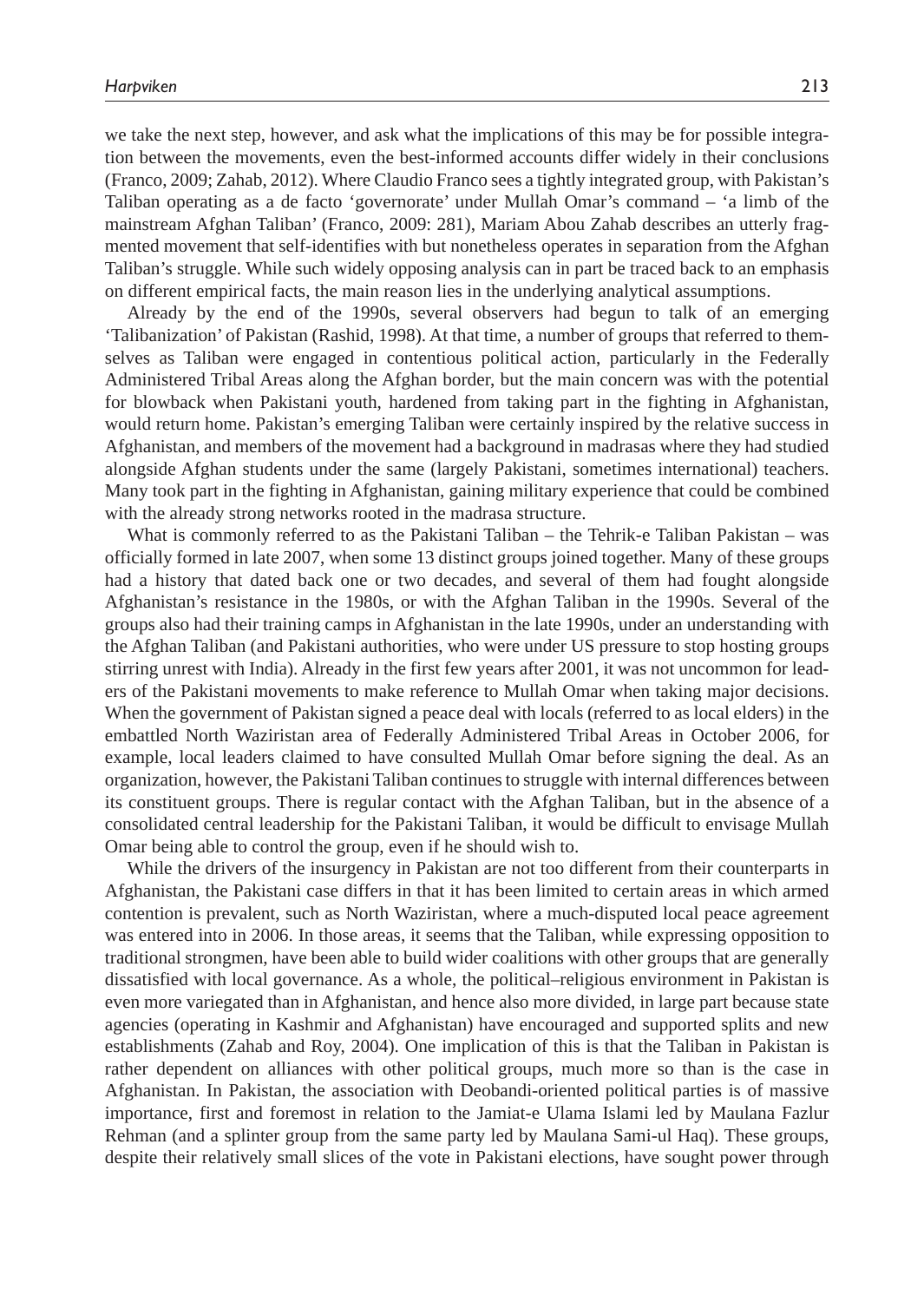alliances with other parties, and have often gained significant influence on certain areas. In the mid-1990s, for example, when Pakistan provided massive military and financial support to the Taliban in Afghanistan, it had a coalition government of which the Jamiat-e Ulama Islami was a member.

The recruits to the Taliban, from both sides of the border, have deep commonalities of identity. One element of commonality is the particular Deobandi branch of Islam they share, which binds individuals together even across different ethnic backgrounds. As important, however, is shared Pashtun ethnicity. The majority of Taliban recruits in Pakistan are of Pashtun origin, while in Afghanistan most stem from the Pashtun part of the population.<sup>1</sup> While the Taliban have never promoted a Pashtun nationalist cause, their shared ethnicity is embodied not only in longstanding networks, but also in language, customs and ways of seeing the world, and together these form a forceful foundation for collective action (see, for example, Tarrow, 2005). In the case of the Taliban, there is a certain affinity between traditionalist Pashtun ways of interpreting Islam and the ideologies pursued by the Taliban. This is not to belittle the fact that the two Talibans are exposed to an Al-Qaeda version of Wahabism (which many see as a foreign construct).

In the absence of a true integration of the two movements, recruitment may be another avenue to transnational organization. The Taliban that was chased from power in 2001 was a movement that had its gunsights set almost exclusively on political power in Afghanistan. It was already transnational in the sense that it recruited successfully among Pakistani citizens, first and foremost through the madrasa system. While not all the recruits from Pakistan were Pashtuns, the latter were certainly overrepresented. In the late 1990s, US estimates of the share of the Taliban troops fighting in Afghanistan that were Pakistani citizens were as high as 25–30% (Rubin, 2000). It is hard to verify such figures, yet it is clear that there were several massive recruitment drives in madrasas in Pakistan, particularly at times when the Taliban's armed campaigns in Afghanistan were in critical need of additional manpower. As of 2012, it is hard to say how many of those fighting under the name of the Taliban in Afghanistan are recruited in Pakistan, or how many are Pakistani citizens. What seems clear is that, among the suicide bombers, a fair share are of Pakistani origin, while some are from further afield (Gall, 2006). What is interesting, though, is that Afghan involvement in the armed actions of the Pakistani Taliban is virtually non-existent. Cross-border recruitment is largely a one-way traffic – perhaps because the Afghan struggle offers an opportunity for real battle training, perhaps because it has a legitimacy that draws in recruits who would not be prone to engaging in fighting in Pakistan. In either case, the imbalance of recruitment streams does not suggest one unified movement on both sides of the border.

When we seek to disentangle the recruitment patterns of the Taliban, insights from the literature on transnational migrant networks can be useful (Kearney, 1986). The Taliban is heavily rooted in the enduring settlement in Pakistan of many Afghans, migrants who for the most part were refugees of war. Its transnational character has gained depth over the years, however. In the mid-1990s, the Taliban recruited Afghans only – partly in Afghanistan, partly among Afghan refugees in Pakistan – and fought for political power in the home country. Pakistan served as a supporter and a sanctuary (Harpviken and Lischer, 2013). Since 2001, the Afghan Taliban have retained firm control of several of the refugee camps in Pakistan. By 2011, these camps are reportedly the only places where the movement is able to conscript new recruits by force (Giustozzi and Ibrahimi, 2012). Increasingly, however, the Taliban came to recruit among both Afghan and Pakistani citizens, particularly for its fighting in Afghanistan.

The Pakistani security apparatus has found it convenient to support the Afghan Taliban, for the same reasons that it has supported various armed groups in Pakistan. The country's existential relationship with India lies at the core of this situation – in the former case as a motive for wanting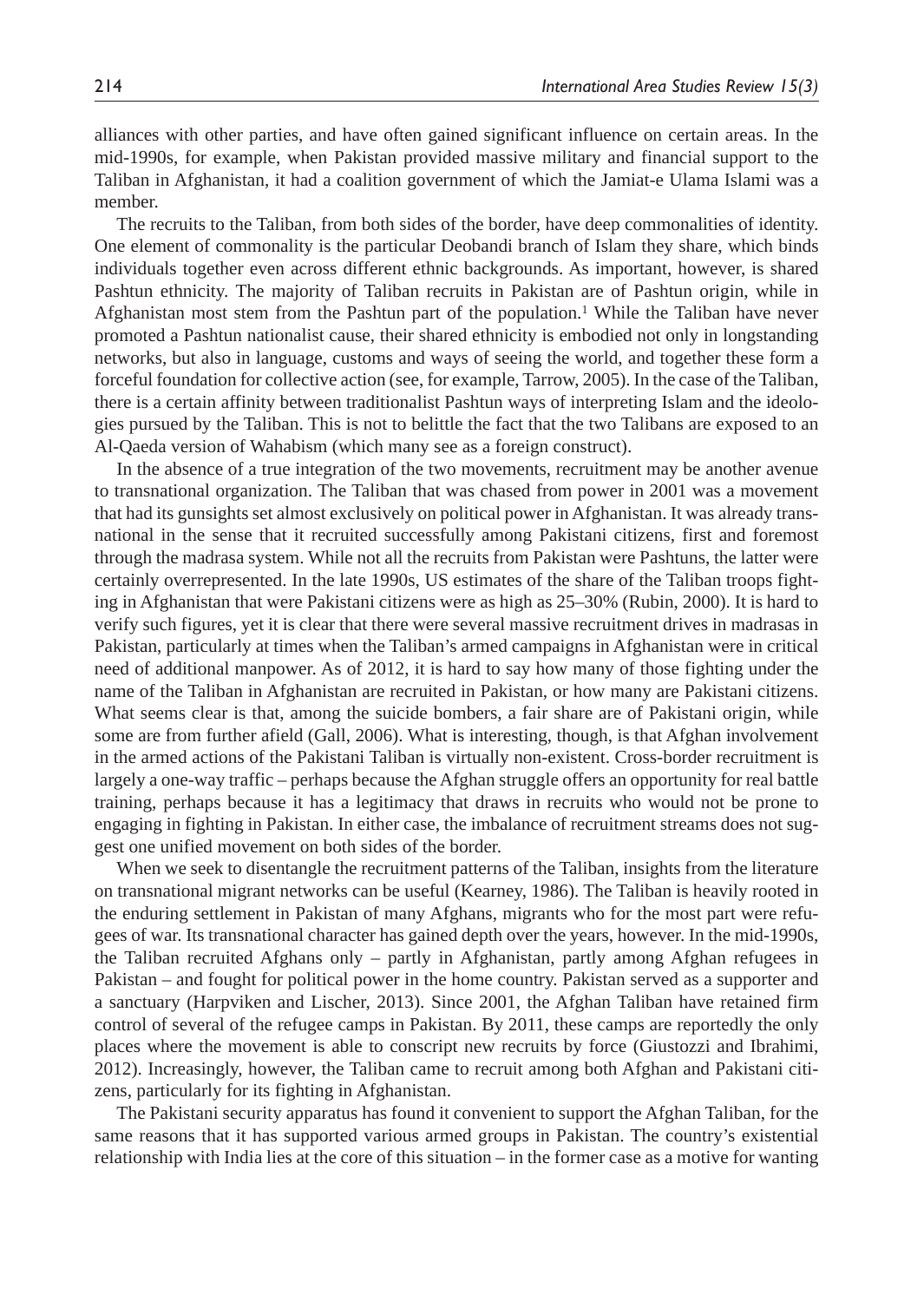a friendly government in Kabul, in the latter case in order to stir unrest in Indian-controlled Kashmir (and beyond) with deniability. The various Pakistani groups, though, have increasingly turned against the Pakistani state after 2001, in large part as a reaction to Islamabad's collaboration in the 'war on terror' and the armed campaigns in the semi-autonomous tribal areas. When the capital's Red Mosque – the Lal Masjid – was stormed by the army in July 2007, this marked a turning point in the state's relations to the militants (Zahab, 2012: 375–376). The now-direct hostility between the government and the various militant groups had the dual effect of bringing the latter even closer to various Al-Qaeda elements that had sought sanctuary in Pakistan after fleeing from Afghanistan in 2001, while at the same time forcing the Afghan Taliban to mark their distance from their Pakistani name brothers in order to avoid becoming embroiled in a military campaign against a state apparatus on whose support it depended. Undoubtedly, the Taliban's respect for Pakistani state-security needs yields only a tactical alliance, which can be quickly undone, yet the differences with the Pakistani Taliban seem far too deep to talk of a genuinely unitary movement.

What emerges is that there is a need to distinguish between transnational movements and transnational coalitions. For the latter, we have groups with distinctly different objectives, often aimed at domestic political agendas, which choose to collaborate across borders. As Khagram et al. (2002) have pointed out, transnational movements – understood as movements whose members live in different states but engage in joint and sustained collective action – are extremely rare. More commonly, what we see is that several domestic movements link up in transnational coalitions, which have largely similar objectives, but yet may adapt both the ways in which they frame the relevant issues and their tactical repertoires to a specific country situation. A new literature on 'foreign fighters' – used in the main to connote those coming from afar to take part in a domestic armed struggle, be that in Afghanistan, Chechnya or the Philippines – has emerged in recent years (Malet, 2009; Hegghammer, 2010). In a hitherto unpublished paper, Paul Staniland and Sarah Zukerman (2007) suggest that transnational cooptation of a domestic movement hinges on a combination of two factors: significant power differentials in relation to the state it opposes and the degree of fragmentation within the group itself. This resonates well with the fact that the Afghan Taliban has been less susceptible than its Pakistani counterpart to transnational cooptation.

When the Taliban took control over Jalalabad in September 1996, they inherited the infamous guests – Osama bin Laden and the top echelon of Al-Qaeda – from the withdrawing *mujahedin* government, which pulled back to areas further north (Stenersen, 2011: 152–156). International pressure was mounting on the Taliban, particularly from 1997 onwards. Meanwhile, the more moderate factions of the Taliban, who argued that their government had to build up relations to the larger international community, were sidelined, in part because their arguments for international accommodation were undermined by an increasingly isolationist response from key international actors. Despite vast differences between the two groups in terms of ideology, tactics, recruitment basis and organizational setup, it was widely believed that the Taliban leadership grew increasingly close to the transnational terror network (Van Linschoten and Kuehn, 2012). Al-Qaeda equipped units to join in the fighting against the remnants of the mujahedin government. Interestingly, the Taliban – cognizant of the potential tensions, as well as the risk of ideological contamination of its own recruits – made sure that foreign units fought as separate entities under their own command, not side by side with the Taliban's own fighters.

Most important, of course, was the generous hospitality that the Taliban offered to Al-Qaeda, which included sanctuary for its leaders and training grounds for its recruits. Yet, the Taliban did not even marginally identify itself with the global struggle pursued by its guests. Zahab and Roy (2004: 47) describe the relationship to Al-Qaeda as follows: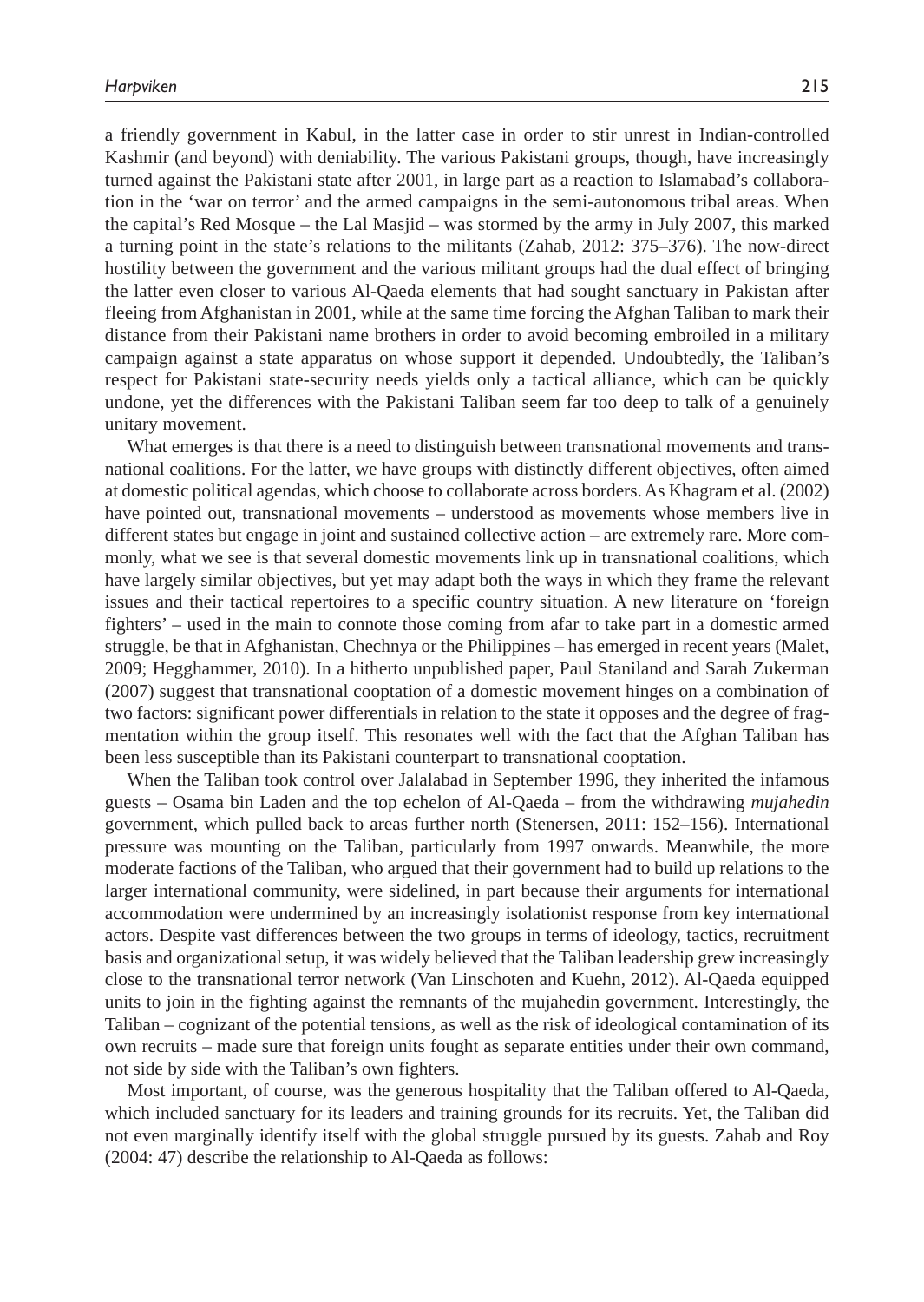The Taliban did not play a coordinating role; they were part of the general military agglomeration, but were not at its center. Their particular function was to give refuge to fleeing militants and lay the groundwork for the construction of Islamic fighting formations in which ethnic origins would supposedly no longer be an issue. Afghanistan served as a melting pot for a new generation of transnational combatants, but it was not the headquarters of radical Islamism.

In clear contrast to what its radical guests might want, the Taliban leadership continued to hope for international recognition until the end of its reign. When the UN Security Council introduced sanctions in 1999, the focus was on three issues: involvement in drugs production and trade; violation of human rights (women's rights in particular); and harbouring of international terrorists. The sanctions followed several years of virtual isolation by large sections of the international community, yet contributed to a further hardening of the once so unlikely alliance between Al-Qaeda and the Taliban. A last attempt to accommodate the concerns of the international community was made in the summer of 2000, when, following a round of consultations with international diplomats, the Taliban decided to clamp down on drugs production. To its dismay, it discovered that its campaign, which involved considerable domestic political costs, did not meet international recognition.

After what had apparently been a warm encounter in Jalalabad in 1996, the Taliban soon realized that its international guests could be a problem. The story of the relationship in the last few years before 9/11 is one of a continuous – and in large part futile – effort on the Taliban's part to ensure that Osama bin Laden did not draw further negative attention to Afghanistan through his rhetoric – or, worse, through attacks. In one account, though, Mullah Omar's dissatisfaction with Bin Laden and his entourage was not so much about the international costs incurred from the Al-Qaeda leader's activities, as it was about the way in which the refusal to abide by his instructions undermined Omar's domestic authority (Stenersen, 2011: 151–208). Both of these motives for controlling Bin Laden's outreach, however, are hard to reconcile with the image of a Taliban that is firmly embedded within a transnational network.

The Taliban came to host a number of opposition groups from the region. This was in line with the priorities of Al-Qaeda, who both encouraged and mediated such relationships. Already in 1998, for example, when the Taliban took control over Kunduz in north-east Afghanistan, they established links with the Islamic Movement of Uzbekistan (IMU) and its leader Juma Namangani (Zahab and Roy, 2004). For the IMU, overthrowing Uzbekistan's President Karimov was the primary aim. Yet, the IMU is a transnational movement of regional scope. Namangani was fighting with the Islamist groups in Tajikistan, but objected to the 1997 peace agreement. Keeping a small base in the Tavildara valley of Tajikistan, Namangani got more involved both with the Taliban and with the international groups operating in Afghanistan, and moved to Afghanistan in 1998, which is when the IMU was officially formed. Since then, the IMU has been involved in insurgent operations in Uzbekistan, Tajikistan and Kyrgyzstan, operating from bases in Afghanistan, as well as within the Central Asian states (Rashid, 2002).<sup>2</sup> It is indicative of a larger pattern when the members of these movements, in the wake of the 2001 intervention, sought sanctuary in Pakistan, where they found welcome among local militant groups.

After the 2001 terror attacks in New York and Washington, the Taliban and Al-Qaeda were increasingly seen as two sides of the same coin, as can be seen in the reasoning behind the armed intervention that was launched in Afghanistan to change the regime and constrain the ability of the Taliban to operate. Within a couple of months, the Taliban regime seemed to be beaten and dismantled, and a new government – led by Hamid Karzai – was installed. The Taliban insistence on protecting Bin Laden, which would cost it power, is explained first and foremost by Mullah Omar's concern about his standing in the Islamic world, as a moral and religious force in his own right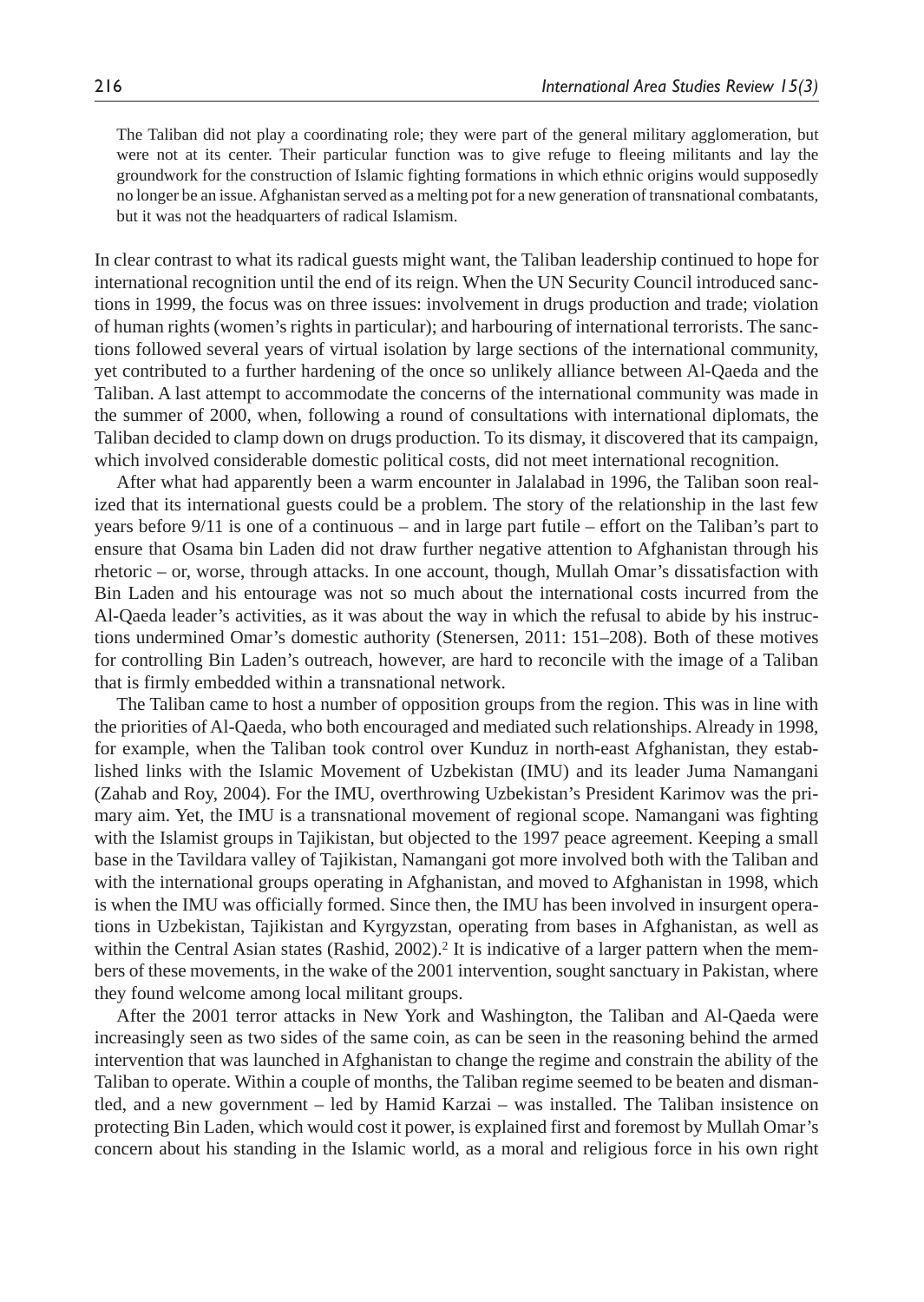(Stenersen 2011, 349–366; Van Linschoten and Kuehn 2012: 233–236). Secondarily, Omar and his closest advisors thought a firm stance was the best response to the threat of organizational fragmentation, and ultimately, the top leader himself – mistakenly – did not think a full-scale US-led attack was at all likely.

The majority of those who had been with the Taliban demobilized quietly, seemingly intent on adapting to the new political situation. The Taliban leadership, with Mullah Omar as its undisputed head, also withdrew, but expressed a commitment to contesting the new political setup. Many – both among the rank and file and from the leadership – went across the border to Pakistan. Over the next few years, the Taliban leadership effectively tapped local grievances throughout most of Afghanistan's Pashtun south, greatly helped by the 'collateral damage' caused by international warfare, to rebuild an armed organization. Stathis Kalyvas (2006: 365) captures this dynamic elegantly when he points out that 'conflicts and violence "on the ground" often seem more related to local issues rather than the "master cleavage" that drives the civil war at the national level' – although he hastens to add that, even so, one finds that the local conflict narrative is couched in the language of the larger war.

The relationship between Al-Qaeda and the Taliban was transformed in the years following 2001. Many of Al-Qaeda's leaders settled in Pakistan's border areas. Although much remains unknown about the activities of the Al-Qaeda leadership during these years, it does seem that their influence over the Afghan Taliban leaders was generally weakened, while it became stronger with the various Pakistani militant groups. It remains striking that the ability of the Al-Qaeda network to bring the Taliban on board its globalist Islamic struggle has been so limited. There have been very few instances where persons from Afghanistan have participated in terrorist attacks elsewhere in the world. One exception is the case of Wali Khan Amin Shah, who had become close to Bin Laden in the 1980s and was central in the so-called Bojinka plot, a failed plot to blow up 11 airplanes (Sageman, 2004: 72). A second exception is Najibullah Zazi, who came to the United States as a 14-year-old and, after training in Pakistan, committed to a suicide mission in the New York subway (Van Linschoten and Kuehn, 2012: 297). Despite the exceptions, however, it is  $-$  as Sageman (2004) points out – quite a surprise that Afghanistan, a main centre for militant training and the long-time host of Al-Qaeda's headquarters, has not produced more recruits to global terror.

The reason seems simply to be that the Taliban continue to focus mainly on national and local issues, despite their occasional use of globalist rhetoric. In the analysis of Zahab and Roy (2004: 68):

The networks operate with two set of criteria in view, the local and the global. One should not allow the resemblances between the language in which the two is set forth, with their appeal to *jihad* and the *umma*, to hide the essentially ethnic motivations that arise within the local context.

The way in which the global Islamist struggle has allied itself with the Taliban, a group rooted in its own local political settings, is not unique. The Al-Qaeda network has to a large extent based itself on alliances with such local groups, contributing to their local battles while at the same time seeking to influence them ideologically and recruiting activists for its own global war (see Hoffman, 2004; Leheny, 2005). The irony in the Afghan case is that, while Afghanistan played such a vital role in the build-up of Al-Qaeda – first as sanctuary for the network, later as one of the main battlegrounds in a confrontation with the West – the ability to integrate Afghans into the main network has been limited. Even locally, in Pakistan and Afghanistan, the contact between the Taliban entities and Al Qaeda has been mainly at the level of the top- and mid-level leadership.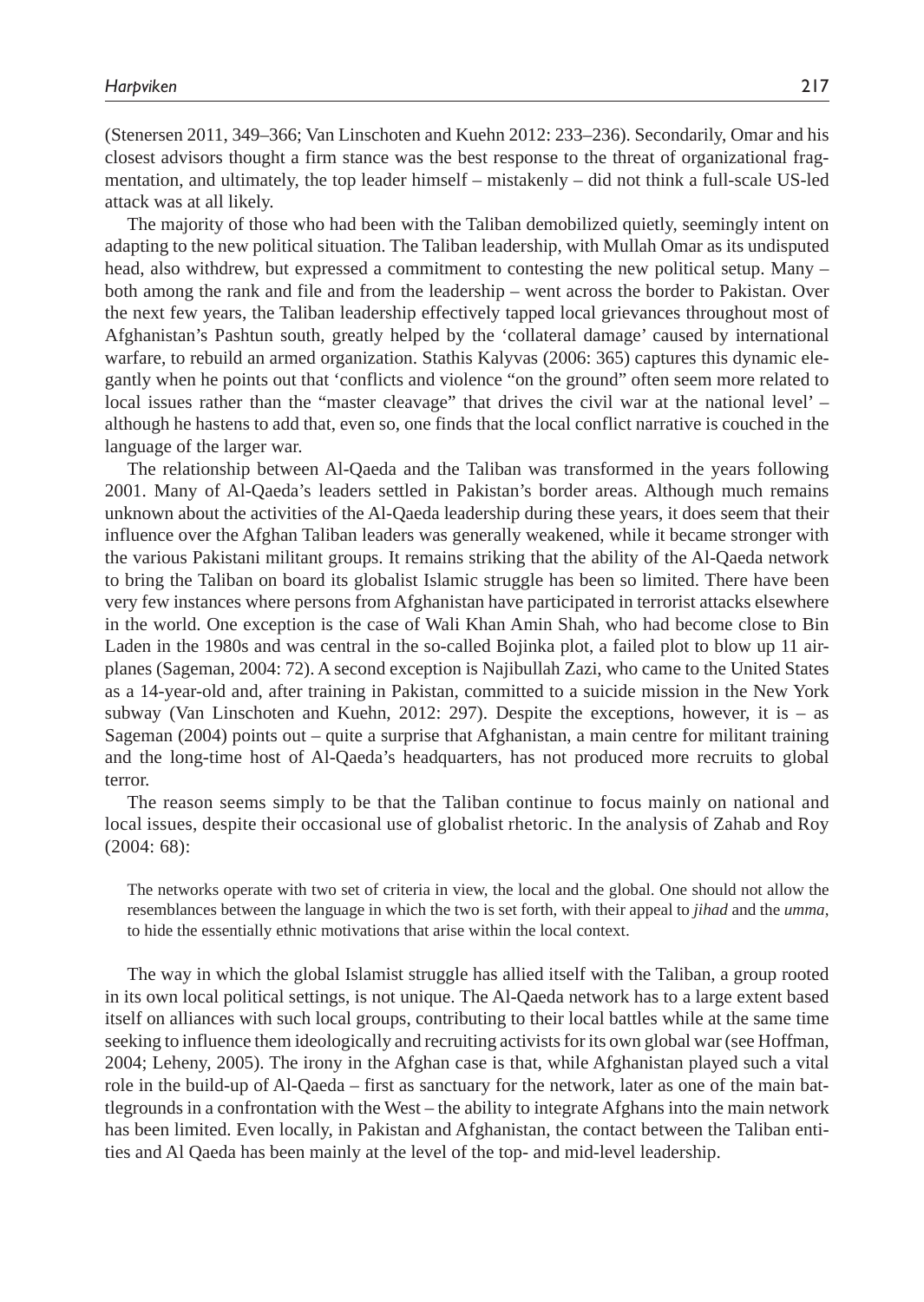For the Taliban, their association with the global Islamist struggle has been a mixed blessing (Sinno, 2008: 16). As Tarrow (2005) points out, it is not uncommon that local groups end up taking considerable costs when they enter into global alliances (see also Orenstein and Schmitz, 2006). Undoubtedly, the association with Al-Qaeda speeded up Afghanistan's isolation by the international community, which became a precursor to the Taliban's demise as a regime.<sup>3</sup> Zahab and Roy (2004: 52) suggest that 'without the role played by Al-Qaida, the Taliban, who have never been accused of playing an active part in the attacks of 11 September, would in all probability have continued in power'. Even if the Taliban do not share the globalist jihad agenda, their movement has been radicalized through the relationship to Al-Qaeda, first and foremost at the leadership level. The relationship has also made it less likely for the movement – and for locals who are somehow identified with it, regardless of whether or not they share its larger agenda – to be accepted as legitimate political stakeholders.

At the local level in Afghanistan, there is a wide diversity of groups, many with their own specific grievances in relation to the government and the international armed presence. In the centre and north of the country, such grievances run deep, but, despite occasional flare-ups, they have been largely contained. In the south, however, armed opposition has continued to gain momentum, in part as a reflection of a genuine feeling that the inhabitants of these parts of the country carry most of the costs of an internationally imposed settlement, but see few of the gains and are poorly represented in central politics. Elsewhere this has been referred to as 'Pashtun alienation' (International Crisis Group, 2003). This has led Gulbuddin Hekmatyar and his radically Islamist Hezb-e Islami to strike up an unlikely – and unstable – alliance with the Taliban (DuPee and Gopal, 2010). Other local groups, many of whom have few political ambitions beyond their local areas, have also joined in. Hence, local grievances – and local conflicts – are effectively tapped by the Taliban, which is the only entity to represent the interests of a largely tradition-oriented Pashtun rural population.

Organizationally, the Taliban has proven capable of identifying many of the risks inherent in transnational alliances, and has tried to take precautions in order to tackle them. It has kept the foreign fighters (at least, those from far afield) in separate entities, and has sought to restrain the freedom of movement and communication of its globally militant guests (albeit unsuccessfully). Despite the respect being expressed for Mullah Omar's leadership, the Afghan Taliban operates with a command structure that is distinct from those of both Al-Qaeda and the Pakistani Taliban. The recruitment aspect of organization is even more ambiguous, as the flow of recruits to the Taliban has been generous (mainly from Pakistan), whereas there has been effectively no supply of recruits from the Afghan Taliban to the struggle in Pakistan, or to the global fight.

# **Resource mobilization**

Access to resources – as well as the ability to control how they are distributed within an organization – is critical for the ability to fight an insurgency, and in this regard the case of the Taliban is no exception. External supporters always expect something in return and, as noted above, may force a movement to make dangerous compromises. In the Taliban's case, opportunities for monitoring members and distributing rewards in ways that are seen as fair are in many ways inherent in the organizational structure and have been indirectly discussed in the section. In short, the Taliban combines dense networks of trust with a formalized capacity to monitor and a willingness to reward – or penalize – its membership (Giustozzi, 2007: 85–89). Here, we will focus on the access to resources – admittedly a difficult issue on which to state anything with certainty – focusing on what we can reasonably assume about resource streams from, respectively, Al-Qaeda, the Pakistani Taliban (and other regional movements) and the Pakistani state apparatus.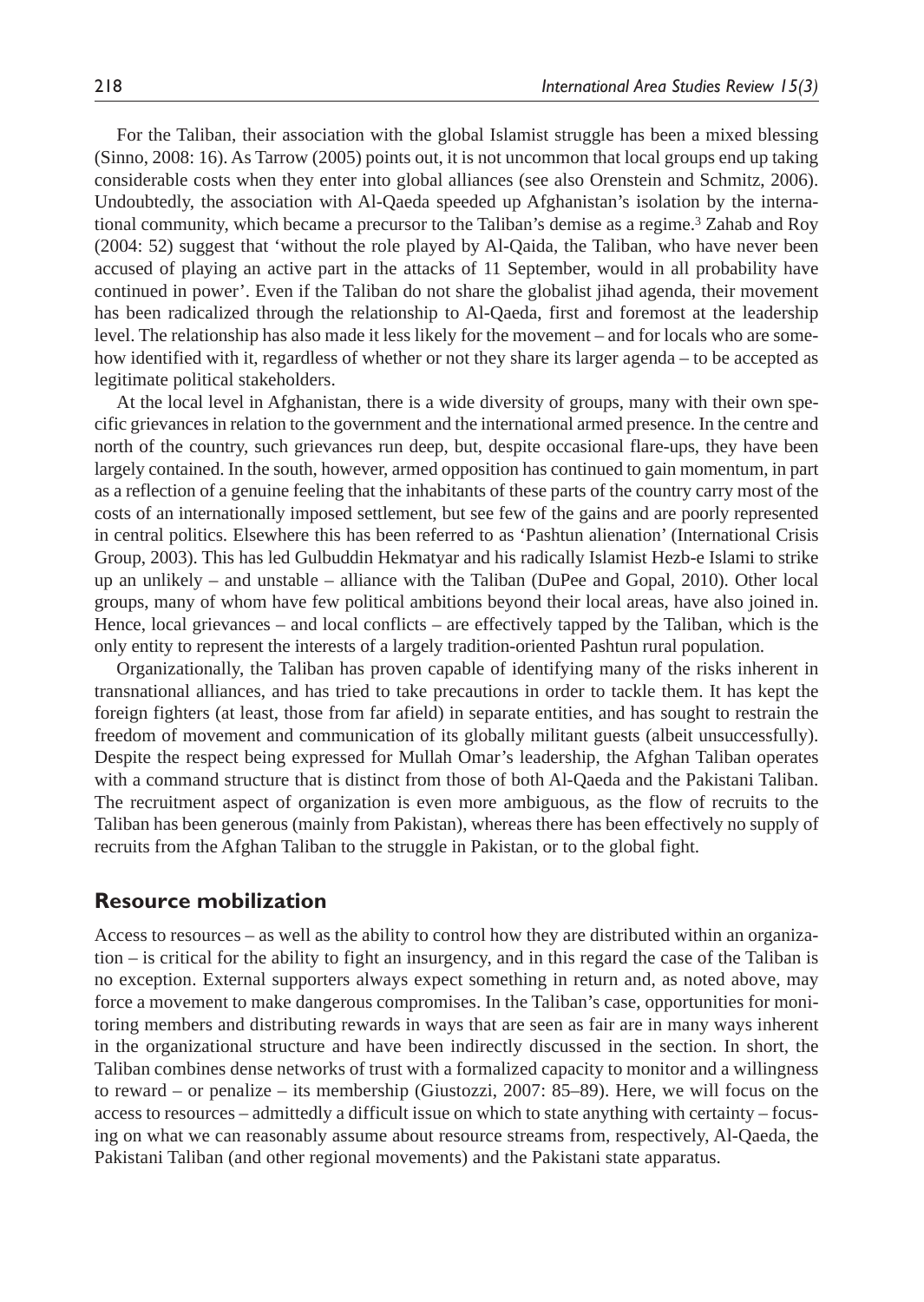The role of the Al-Qaeda network in providing direct funding for the Taliban was probably always marginal. Yet, in the 1990s, it was able to gain leverage over the Taliban in two ways related to resources. First, it seems that the promise of funding played a major role in attracting Mullah Omar's interest in 1996–1967 (Stenersen, 2011: 158–160). The actual support stemming from Bin Laden and Al-Qaeda, cash-strapped at the time, was most likely marginal. Second, and probably more important in monetary terms, was the ability of Bin Laden and his associates to either broker money from various supporters in the Gulf or to help the direct fundraising of the Taliban by acting as truth witnesses. While none of this made Al-Qaeda an important source of funding, it played a certain role as a foundation for the relationship in the 1990s. Post-2001, however, seems to be a very different matter, as this is a period in which Al-Qaeda's resources were marginal and – faced with the financial control measures of the 'war on terror' – its ability to move money around was limited (Van Linschoten and Kuehn, 2012: 265).

The Pakistani Taliban has been no better placed to provide direct support to their Afghan counterparts over the post-2001 period. Yet, it cannot be ruled out that these organizations had some role in channelling funds from other sources in Pakistan, including sources within the state apparatus, although the deteriorating relationship from late 2007 would have limited that. Accordingly, although empirical data are scarce, it seems reasonable to think that the Pakistani Taliban were no more capable of channelling money or other tangible assets to the Afghan Taliban than Al-Qaeda, and were therefore also unable to use this to cement the relationship.

The nature of Pakistani state support to the Taliban is disputed (Giustozzi, 2007; Rashid, 2008). Some would see Pakistan as a weak government, lacking the capacity to disrupt the Taliban and its supporters from using it as a sanctuary, while others are adamant that Pakistan actively supports the insurgency across the border. Over the past few years, the documentation of Pakistan's active supportive role has become much stronger, even if it remains somewhat elusive which individuals and institutions stand behind the relationship, and to what extent such a role is fully endorsed by the country's political leadership (Giustozzi, 2007: 24). In actual fact, we know more about other ways in which Pakistan supports the Afghan Taliban than we know about financial support. Very importantly, Pakistan does allow the Taliban considerable freedom of movement, enabling the group to use the country as a sanctuary, for training purposes, for planning and for interacting with international contacts (Rubin, 2007: 72). Furthermore, personalities closely associated with state institutions – most prominently the Inter-Services Intelligence – continue to advise the Taliban. Similarly, there is little or no doubt about the involvement of Pakistani state actors in training Taliban commanders and fighters militarily. None of this comes for free, however, and the Pakistani state actors seemingly have considerable success in influencing the Taliban's dispositions – whether these concern not interacting with the most radical of Pakistan's Taliban groupings; holding back on political negotiations with the United States or the Karzai government unless Pakistan is at the table; or prioritizing military targets in Afghanistan. Van Linschoten and Kuehn (2012: 317) even suggest that Mullah Omar himself may be residing in a form of house-arrest in Pakistan, his hosts significantly controlling his appearances and statements, effectively weakening his authority as a leader.

What all of this points towards is a Taliban that either is able to operate on a minimal budget (Giustozzi, 2007: 97), or is able to run a voluminous economy of its own in Afghanistan (Peters, 2009), or – which seems most likely – a combination of both. Again, opinions differ. If we look at the opium economy, however, we do see a picture in which the Taliban have successfully developed several income streams, based around taxes on poppy farmers; fees, and possibly also honoraria for protection, in relation to the transport of drugs; and taxation of refineries (Peters, 2009: 9–11). Gretchen Peters, who is firmly convinced that drug money forms a central part of the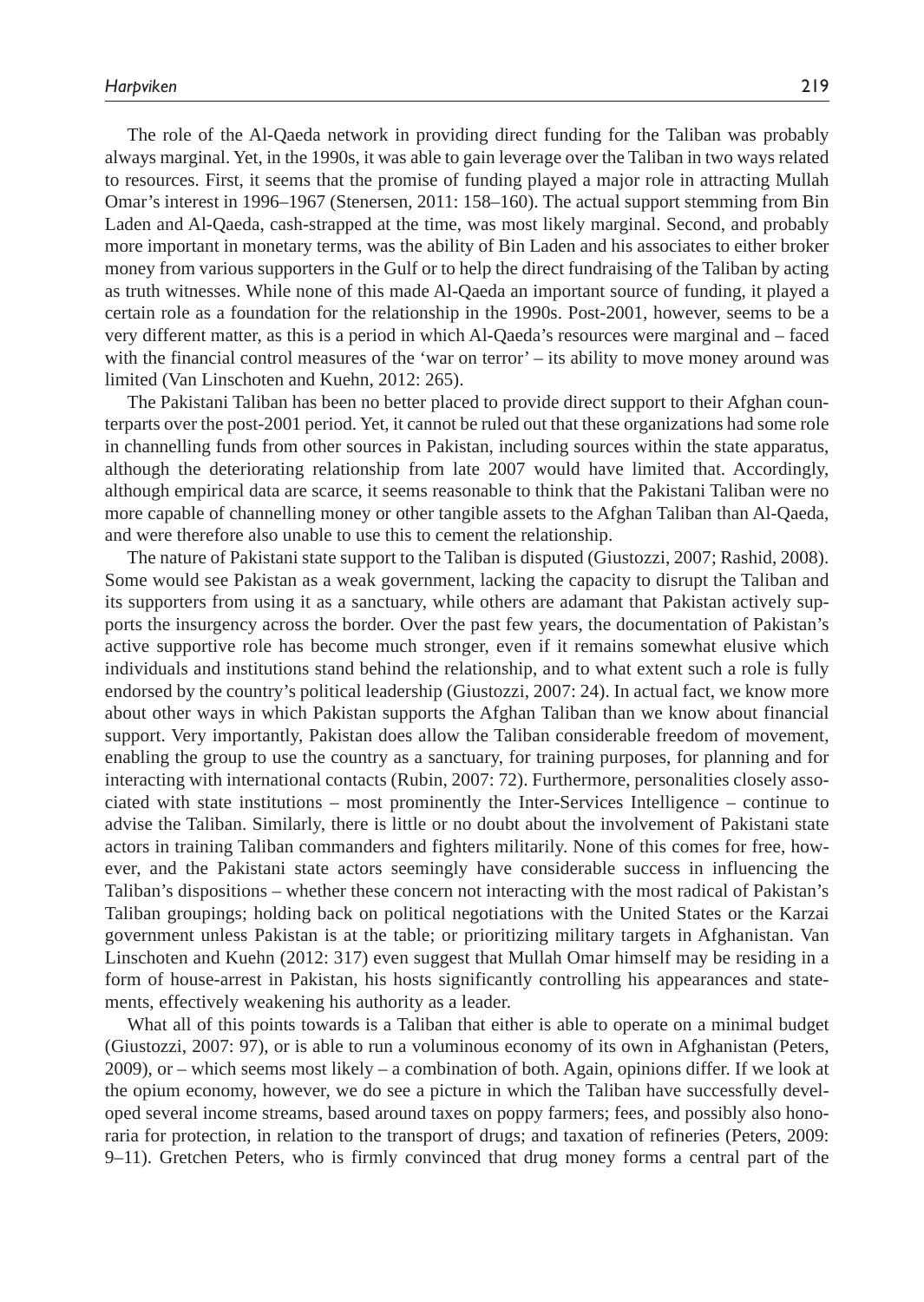Taliban's finances, estimates that the income provided by such may be as high as half a billion dollars annually, hastening to add that any estimate is highly uncertain. What is important here, though, is to notice the extraordinary effort laid down by the Taliban to develop local income streams, most likely because they understand how important this is to their ability to operate with some independence (although cooperating with drug smugglers and complicit government officials of course also entails trade-offs). Even more remarkably, it is also worth noting that, despite the decentralized nature of its domestic earnings, the organization seems very capable of maintaining a firm central control over the money coming in, and thereby minimizing in-fighting or the emergence of independent fiefdoms.

# **Tactical repertoire**

In the study of contentious politics, says Sidney Tarrow (1996, 2001), it would be a mistake to pursue a one-sided focus on objectives, ideology and normative foundations. What distinguishes challengers of state authority is not solely their objectives, but also their willingness to act. After all, there are many institutionalized entities that live in harmony with the interests they challenge. This is not to say, of course, that ideology and tactics do not interact closely. In reality, the ideological framing of a group – its credibility, its transformation – is to a large extent reflective of the repertoire of contention that the group pursues. Nowhere is this more true than in the case of violent insurgent groups – engaging in asymmetric warfare – whose main tactical means almost always entail a challenge to basic normative principles. In the case of the Taliban, this can be seen in the movement's efforts to legitimize involvement in the drugs industry (discussed above) as a means of weakening the aggressor, as well as in the efforts to monopolize theological–ethical discussion regarding various violent tactics. Here, we will limit the discussion to two types of military tactics – the use of improvised explosive devices (IEDs) and suicide attacks – in addition to reflecting on the use of media and the establishment of shadow institutions. The underlying issue in relation to each of these elements, of course, is what it says about transnationalization.

IEDs have become a weapon of choice for the Afghan Taliban. Based on a number of different explosive ingredients and triggered either by impact or by remote control, IEDs were first reported as being used in 2004, but their employment picked up massively after the Taliban shelved its attempt to engage NATO forces in conventional warfare in Afghanistan's south in 2006. How did the Taliban acquire the skills to use IEDs and, over time, improve on their designs and diversify their use? Here, some of the pointers go in the direction of Al-Qaeda contacts. In late 2005, for example, there were reports of a small group of Afghan Taliban going to Iraq for three months to learn new techniques, not the least the use of IEDs (Yousafzay and Moreau, 2005). In July 2012 came the first reports of so-called sticky bombs – IEDs with magnets that could be fastened onto vehicles (Druzin, 2012). Interestingly, the Taliban spokesperson, while recognizing the Taliban's adaptation of the new technique, explicitly argued that it would entail less risk of civilian casualties than more primitive IEDs. Also interesting is that, in the 2005 example, it was Taliban fighters who travelled to Iraq to learn about IEDs directly. Nonetheless, IEDs did not represent a new technique on the Afghan battlefield, and seemingly the bulk of the Afghan Taliban's training took place locally. The main effect of the war in Iraq was to demonstrate how the tactic could be used successfully, which led to Taliban emulation.

The use of suicide attacks is an even more dramatic addition to the tactical repertoire, given not only the potential for civilian casualties but also the demonstrated disrespect for the human life of the attacker. Somewhat counter-intuitively, given Al-Qaeda's long history with Afghan militant groups, the tactic was virtually unheard of in an Afghan context until 2003, when the first few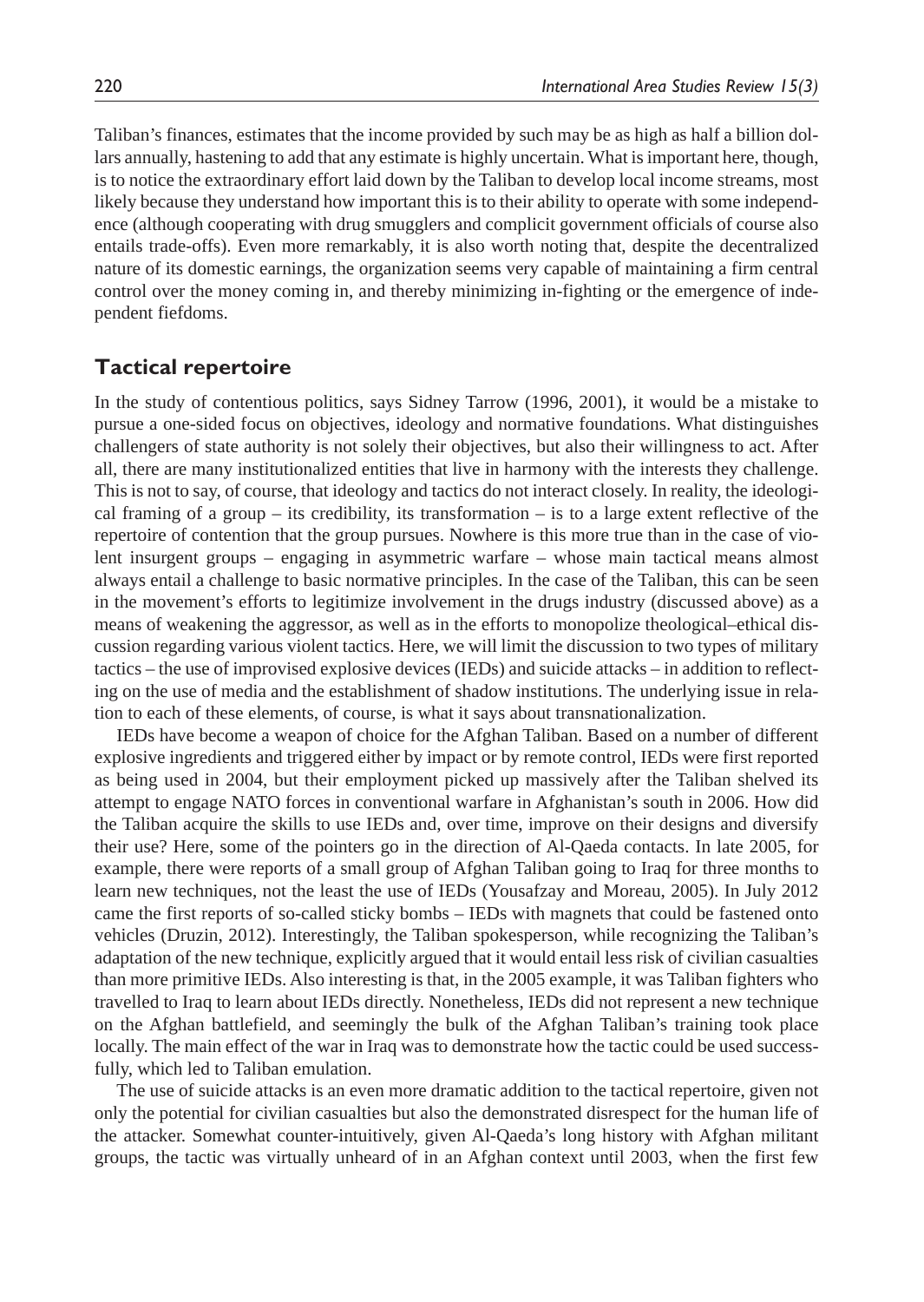attacks appeared (a campaign of targeted assassinations of independently minded religious leaders, government collaborators and others started simultaneously). The adaption of suicide attacks is often referred back to two particular individuals and their respective fronts: Jalaluddin Haqqani, operating in the Khost region in the east, and the late Mullah Dadullah, who was operational in the south (Ruttig, 2009; Smith, 2009). Both of these men had contacts with key people in the Al-Qaeda network, and Haqqani is known for participating in attacks involving a composite force that included not only his own men, but also Pakistani Taliban and Al-Qaeda.4 Here, what we see is a technique previously unknown in the Afghan context (although not in Pakistan), where Al-Qaeda activists have served as brokers, transferring knowledge to Afghan Taliban, who in turn gain experience and train their own staff.

We also see a professionalization of the movement in the way it handles the media. Whereas the Taliban in power were rather clumsy with the media – when they related to it at all – they now have a set of eloquent media spokesmen and use the Internet actively (Giustozzi, 2007). It is a far cry from the Taliban's refusal to display images of humans in the 1990s to its current media engagement, with designated spokespersons, DVD distribution, and the use of websites and social media. In the course of a complex Taliban attack in Kabul in September 2011, in which several suicide activists were involved, there was a heated exchange between ISAF and a Taliban spokesperson on Twitter, where each side accused the other of being untruthful (Farmer, 2011). While the Taliban have brought back expertise from the diaspora, it seems most unlikely that the building of such a considerable capacity has been possible without more focused outside support, and while little firm evidence is available, it seems that Al-Qaeda may have played a role in institutional development, seconding key people to work with the Taliban's media department for extended periods. That does not rule out the possibility that others may also have contributed, but evidence thereof is slim.

In areas where the Taliban have been able to gain control, they have systematically set up shadow institutions, primarily sharia courts (Carter and Clark, 2010). These courts arbitrate on a range of types of disputes and – unlike the regular courts – they do not take bribes and they act swiftly (Elias, 2009). The shadow courts are an instrument that suits the Taliban's political message perfectly: what they offer is justice, a central part of what the group thinks the state should be providing. The courts are also important in that they mark the Taliban's preoccupation with justice and stability at the local level in Afghanistan, in contrast to spending resources and political capital on a global struggle. They are interesting in relation to Tarrow's point about how political contenders often end up in an iterative game with the authorities they challenge, revealing the state's weakness by mimicking it. For the Taliban, such an approach has the added benefit of marking continuity with their recent past as the de facto authority.

Overall, tactical innovation seems to have depended significantly more on interaction with Al-Qaeda than any of the other dimensions under scrutiny here. Not only that, but indications are that much of the competence transfer has been what Tarrow would call relational, through the direct interaction of individuals, often for extended periods of time. The exception, though, is the shadow administrations, which represent an entirely indigenous phenomenon, one that the Taliban clearly see as a linchpin in their competition for popular support. The ideological messaging by the various tactical adoptions is large, and the emphasis on shadow institutions is best understood as a means of stemming the negative images created by the use of military tactics that claim civilian victims.

# **Ideological framing**

The formulation and maintenance of ideological justifications of a movement's cause to members, potential recruits and bystanders plays a crucial role in mobilization. The process of activating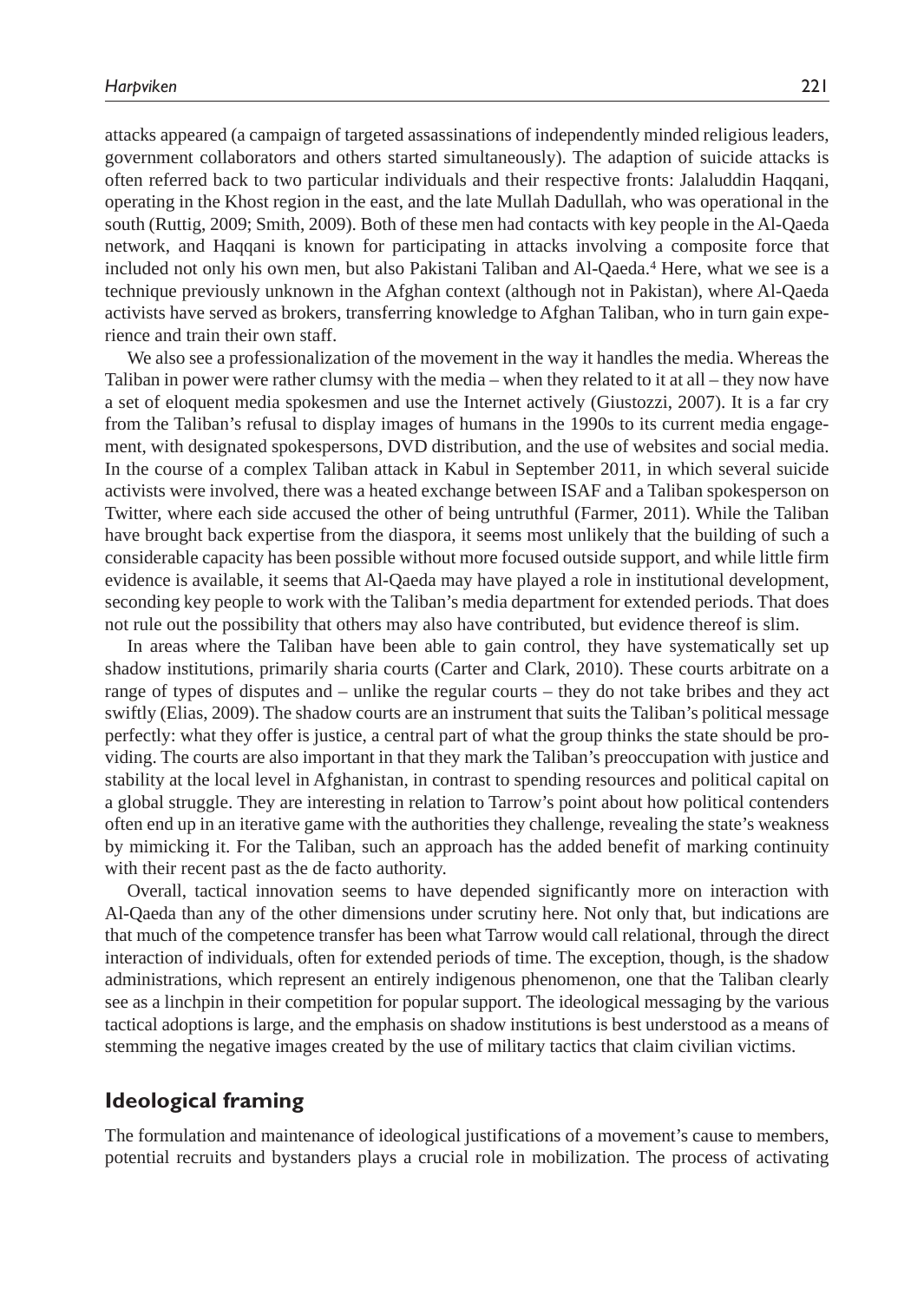existing normative foundations in innovative ways to justify contentious action is commonly referred to as ideological framing (Snow et al., 1986). It is precisely the ability to tie in with established modes of political thinking and action – yet in ways that give new opportunities for action – that lies at the heart of framing. The justification of a transnational cause, in violation of existing states' boundaries, is particularly demanding. The formulation of ideological frames can be taken care of by internal leaders and ideologues, it can be adopted from other movements, but is perhaps most often an amalgamation of local ideas and global frameworks, which mutually affect each other (James and Sharma, 2006: xvi).

Following their emergence in 1994, the Taliban's first programmatic declarations were based on wide-reaching consultations and can be summed up in terms of three basic points (Rashid, 2000):

- (1) to re-establish peace;
- (2) to disarm the population; and
- (3) to ensure conformity with sharia law and defend the Islamic integrity of Afghanistan.

Importantly, the point of reference for all these objectives was the Afghan state. There was no reference – explicit or implicit – to the global Islamic community of believers. The objectives seemed attractive to a large share of the Afghan population, although many had reservations both about the particular blending of Islam and politics and about what was seen as Pashtun dominance in the movement. There was certainly no reference to a transnational struggle of any sort. As they followed different Islamic doctrines, there were clear ideological tensions between the Taliban and Al-Qaeda – differences that many observers have neglected (Stenersen, 2011: 353–361). Ultimately, the Taliban's ambition was to stabilize and secure the country, transitioning to a new regime, the form of which was not specified at the time. By the time the Taliban took Kabul in autumn 1996, the talk of being transitionary had all but evaporated.

In the immediate aftermath of 9/11, a large share of former Taliban took steps to clarify their distance from a radical religio-political platform – incorporating elements of Wahabist Islamic thinking – which many Afghans felt was foreign. The Taliban leadership responded to this by modifying their political message – in Thomas Barfield's (2010: 327) words, portraying 'themselves less as Muslim zealots and more as God-fearing nationalists seeking to expel infidel foreigners from the country'. This resonated better with the dominant mode of thinking in the refugee environments in Pakistan and in most madrasas on both sides of the border. Helped by an international military campaign that focused on 'war on terror' – at times with severe consequences for civilians, while everyday security under the new government was declining severely – the Taliban's message resonated fairly well with ingrained attitudes. Also important, as soon as the insurgency got under way, by 2003 or 2004, there was a fresh supply of new recruits with a background in those madrasas that propagated a worldview in harmony with that of the Taliban.

Since 2006, the Taliban has published a Code of Conduct – the *Layeha* – which has been revised at regular intervals. This document, and its revision from one issue to the next, is interesting, and signals a deep awareness on the part of the Taliban that the struggle is in large part about breeding popular support. The *Layeha* must be understood as a response to perceived problems of command and control within the Taliban, and to concerns that violent tactics and radical ideological thought may alienate the movement's prospective supporters (Johnson and DuPee, 2012). The 2010 edition reiterates the importance of the Taliban's shadow judicial system and introduces, in addition, a complaints commission that will investigate abuse of civilians at the hands of Taliban personnel. While the series of *Layeha* publications does not necessarily codify all there is to say about the Taliban's command structure, it goes to great lengths in seeking to prevent the most extreme forms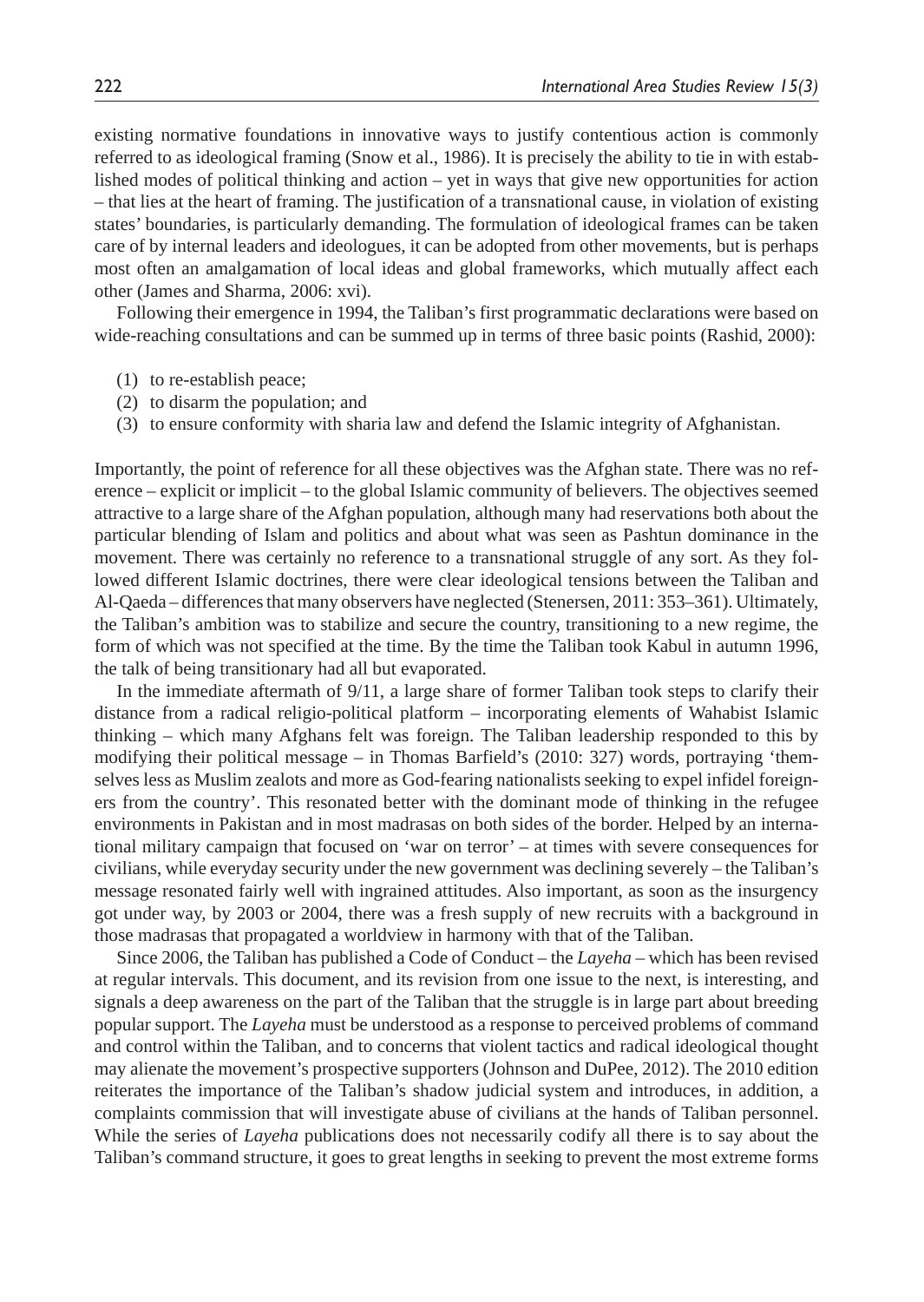of abuse, and as such goes hand in hand with a conscious effort to moderate the ideological profile (Brahimi, 2010).

In recognition of the immense political costs that follow from the abuse and mishandling of civilians, as well as from irreconciliatory political messages, what we see is a concerted effort by the Taliban to distance itself from the ideological messages that its transnational contacts have carried with them. Simultaneously, there have been more frequent references to participating in a global confrontation of the type promoted by the Al-Qaeda leadership. Nonetheless, the dominant message is about the re-establishment of a legitimate Islamic government in Afghanistan and the need for a withdrawal of foreign troops. For the Pakistan Taliban, the major claim is to maintain local autonomy, including practising the Sharia, rather than to win control at the national level. In concrete terms, despite the considerable difference in organization, what happens in Pakistan and in Afghanistan is strikingly similar: groups referring to themselves as Taliban take military control over an area, offering basic security and an Islamic court system.5 The strategy seems to be to establish credibility through local demonstrations of their capability to deliver, in contrast to the two countries' respective governments.

There are prominent Taliban analysts, however, who have forwarded the thesis that the post-2001 Taliban – also referred to as 'neo-Taliban' – are much more attuned to the global Islamist battle spearheaded by Al-Qaeda. Antonio Giustozzi (2007: 13), for example, argues that the 'Neo-Taliban became much more integrated in the international jihadist movement after 2001', and backs this primarily with reference to a more radical ideological rhetoric. However, such rhetoric has not manifested itself in any type of contribution to the global struggle (Stenersen, 2009). As Stathis Kalyvas (2006: 5) has reminded us, care should be taken not to confuse militant ideology and violent action: neither necessarily depends on the other. Yet, it is noteworthy that the Taliban, who lost power because they had hosted globally oriented militants, have largely abstained from embracing such ideology.

There is no political declaration that outlines a joint political agenda for the Taliban on the two sides of the border. Such an agenda could be formulated, not least against the background of the claim for a larger Pashtun homeland uniting those of Pashtun ethnicity on both sides of the border. When the Taliban leadership has displayed no appetite for a joint program, this may be for the entirely pragmatic reason that such a move might revive the image of bringing back together the Pashtun populations in Afghanistan and Pakistan – calling for a new state called Pashtunistan – and therefore scare off Pakistani support. A more reasonable analysis, however, is that the Taliban leadership has little taste for a radical Islamist struggle, as much for ideological as for pragmatic reasons. Mullah Omar's declarations that the fight should be Afghanistan-focused may be read in such a light. There is a certain degree of irony in this, as it does mean that the movement's objectives are easier to reconcile with those of its main state supporter – Pakistan – than with similar movements operating elsewhere or with Al-Qaeda. Pakistan, whose prime purpose is to secure a government in Kabul that acts in accordance with Pakistan's national interests, does not necessarily need ideological congruence with the Taliban, whereas various elements of the international network of Islamic insurgents, much more reliant on the power of a shared commitment, do.

Yet even if the current top brass of the Taliban have been clearer in their efforts to distance themselves from Al-Qaeda's political thinking, this does not mean that there has been no element of contagion. As many have pointed out, there is a significant group within the new generation whose socialization has taken place exclusively in exile – or on the battleground – and who represent a much more militant and radical type. As Van Linschoten and Kuehn point to in the conclusion to their 2012 book, there is a real worry that a military strategy that aims to eliminate the Taliban's current commanders will simply create openings for this new generation to extend their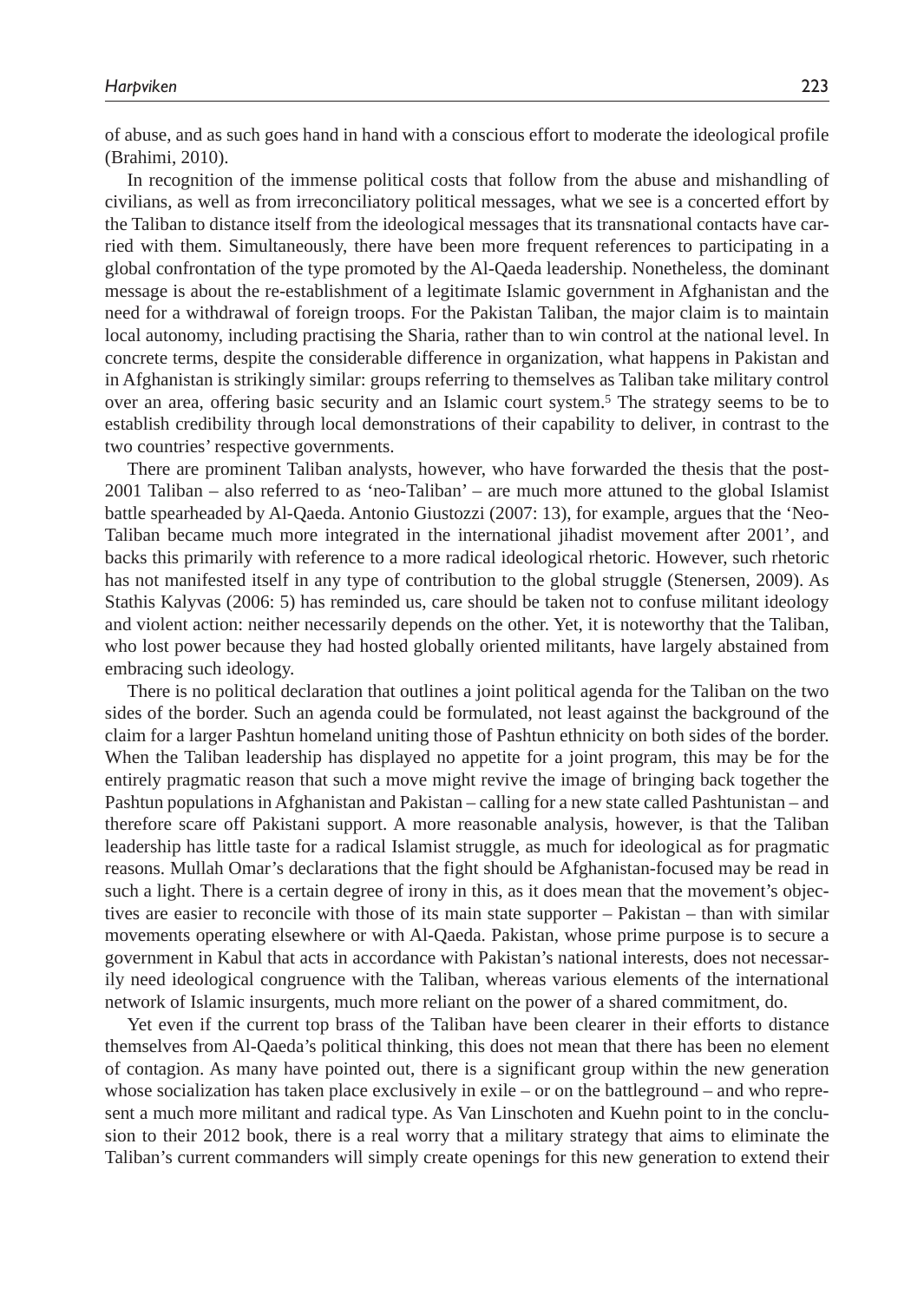influence. The long-term effect may be a transformation of the Taliban into an organization more attuned to the means and ends that have been promoted by Al-Qaeda and closely related organizations.

# **Concluding Remarks**

Examining the Afghan Taliban, from the vantage point of 2012, across four different dimensions of transnationalization – organization, resource mobilization, tactical repertoire and ideological framing – reveals that the level of Taliban integration with Al-Qaeda and other militant Islamist movements is relatively modest. The influence of the global militant circuit on the Taliban has been largest in the tactical domain and most limited in the organizational domain, with relatively modest impact on both tactics and resources. While contrary to widely held beliefs about the Taliban, this conclusion should be entirely unsurprising. The main mobilization rationale for the Taliban lies in local grievances in Afghanistan. The movement paid an enormous price for its earlier hosting of Al-Qaeda, and it is also deeply aware of how various alliance partners will seek to influence its priorities even they have objectives that are widely divergent. The dependence on Pakistani support pulls in a similar direction to the concern over Al-Qaeda influence: despite a fraught relationship, the Taliban can ill afford to provoke a rupture with Pakistan.

Distinguishing between various dimensions of transnationalization, as has been done here, allows for a more fine-grained analysis, as well as providing an opportunity to look at how the various factors interact. The organizational dimension is fundamental to the other dimensions. The Afghan Taliban has been guarding against organizational integration, even with the Pakistani Taliban, with whom it has considerable connections. In terms of resources, it is striking that, despite the relatively modest nature of the Afghan Taliban's needs, the ability of transnational actors to fulfil them appears limited. Tactics and ideology are most closely connected, as we can see both in the Taliban's struggle to control abuse and killing of civilians and in their formation of shadow institutions – both measures aimed at ensuring that their actions are seen as being consistent with their ultimate objectives. The analysis suggests that, while support from transnational actors may be essential at critical stages in a movement's life, it may be conventional state support combined with local mobilization and resource generation that works best.

None of the above is to say that if the Taliban were to regain power, at either the national or the subnational level, it would follow a political course that complies with basic international standards or with the expectations of local inhabitants. The group's history, both while in power in the 1990s and as insurgents after 2001, gives ample reason to be concerned. However, that concern is best handled with a realistic analysis. As it is, the conviction that the Taliban is a thoroughly transnationalized group guides current responses. In the worst-case scenario, there is a real risk that the dominant analysis becomes a self-fulfilling prophecy. We know little about the mechanisms by which local armed contention links up with, or develops into, armed transnational entities. Hence, on the policy side, the main emphasis is currently on countering groups that have already transnationalized. Once we understand better the mechanisms through which local groups transnationalize, we should also be better able to formulate sensible responses, including types of interventions that may prevent – or redirect – processes of transnationalization.

#### **Notes**

- 1. The recruitment base for the Afghan Taliban was slightly broader when it was in power.
- 2. The other main Islamist movement active in Central Asia, the Hizb-ut-Tahrir, has its roots in the Middle East and is a fully fledged transnational Islamic movement with branches in Western countries, including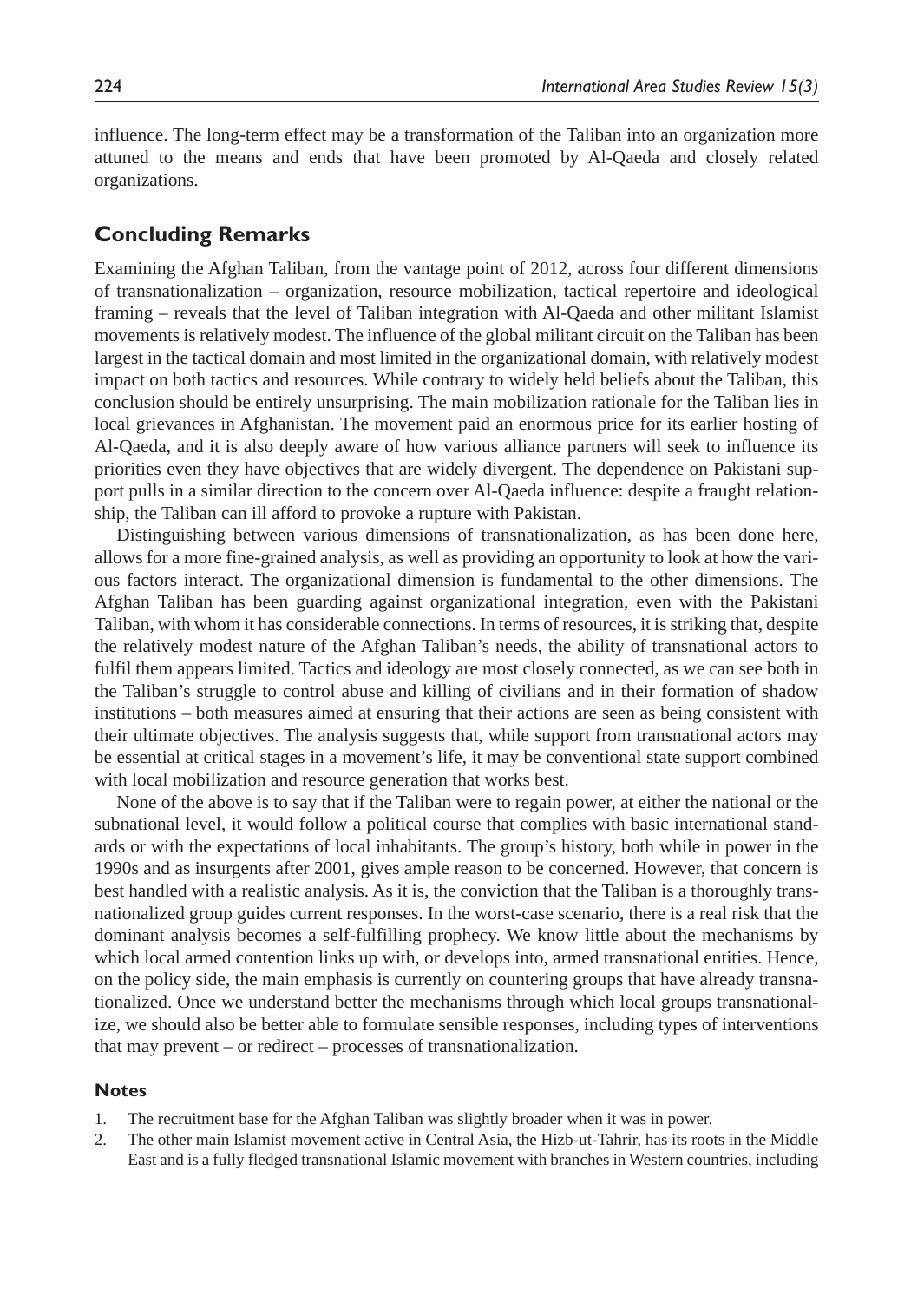offices in London. The Hizb-ut-Tahrir is in principle opposed to violence and professes what has been described as 'a utopian view of political Islam under which social problems . . . would be banished by the application of Islamic law and government' (International Crisis Group, 2002 a).

- 3. For an example of a movement that has consistently counteracted efforts by Al-Qaeda to gain influence, see Are Hovdenak's (2009) analysis of Hamas.
- 4. A suicide attack on a CIA compound in Khost in 2010 is the best-documented example. See Oppel et al.  $(2010)$ .
- 5. This is very similar to what the Taliban saw as the main duties of the state while they functioned as Afghanistan's de facto government (1996–2001). The Talbian state was a rudimentary state, willing to apply the instruments of power to uphold the Sharia and to ensure their version of basic security.

#### **References**

- Azarbaijani-Moghaddam S, Wardak M, Zaman I and Taylor A (2008) Afghan hearts, Afghan minds: Exploring Afghan perceptions of civil–military relations. Kabul: European Network of NGOs in Afghanistan and the British and Irish Agencies Afghanistan Group.
- Bakke KM (2013) Copying and learning from outsiders? Assessing diffusion from transnational insurgents in the Chechen Wars. In: Checkel JT (ed.) *Transnational Dynamics of Civil War*. Cambridge: Cambridge University Press, in press.
- Barfield TJ (2010) *Afghanistan: A Cultural and Political History*. Princeton, NJ: Princeton University Press.
- Barnett M and Finnemore M (2004) *Rules for the World: International Organizations in Global Politics*. Ithaca, NY: Cornell University Press.
- Bennett A (2013). Causal mechanisms and typological theories in the study of civil conflict. In: Checkel JT (ed.) *Transnational Dynamics of Civil War*. Cambridge: Cambridge University Press, in press.
- Bergen PL (2009) The front: The Taliban–Al Qaeda merger. *The New Republic*, 19 October.
- Bleuer C (2011) The Afghanistan analyst bibliography. Kabul: Afghanistan Analyst Network.
- Bleuer C (2012) The Afghanistan analyst conflict bibliography. Kabul: Afghanistan Analyst Network.
- Borchgrevink K (2007) Religious actors and civil society in post-2001 Afghanistan. PRIO Paper. Oslo: International Peace Research Institute, Oslo (PRIO).
- Borchgrevink K and Harpviken KB (2010) Teaching religion: Taming rebellion? PRIO Policy Brief. Oslo: International Peace Research Institute, Oslo (PRIO).
- Brahimi A (2010) The Taliban's evolving ideology. Working Paper. London: London School of Economics and Political Science.
- Buhaug H and Gates S (2002) The geography of civil war. *Journal of Peace Research* 39(4): 417–433.
- Buhaug H and Gleditsch KS (2008) Contagion or confusion? Why conflicts cluster in space. *International Studies Quarterly* 52: 215–233.
- Burt RS (1987) Social contagion and innovation: Cohesion versus structural equivalence. *American Journal of Sociology* 92: 1287–1335.
- Butt J (1998) The Taliban phenomenon. In: Girardet E and Walter J (eds) *Afghanistan*. Geneva: Crosslines, 23–29.
- Carter S and Clark K (2010) No shortcut to stability: Justice, politics and insurgency in Afghanistan. Programme Report, Chatham House, December.
- Checkel JT (ed.) (2013a) *Transnational Dynamics of Civil War*. Cambridge: Cambridge University Press, in press.
- Checkel JT (2013b) Transnational dynamics of civil war. In: Checkel JT (ed.) *Transnational Dynamics of Civil War*. Cambridge: Cambridge University Press, in press.
- Crumpton HA (2005) Intelligence and war: Afghanistan, 2001–2002. In: Sims JE and Gerber B (eds) *Transforming U.S. Intelligence*. Washington, DC, Georgetown University Press, 162–179.
- Della Porta D and Tarrow S (2004) Transnational processes and social activism: An introduction. In: Della Porta D and Tarrow S (eds) *Transnational Protest and Global Activism.* Lanham, MD: Rowman and Littlefield, 1–17.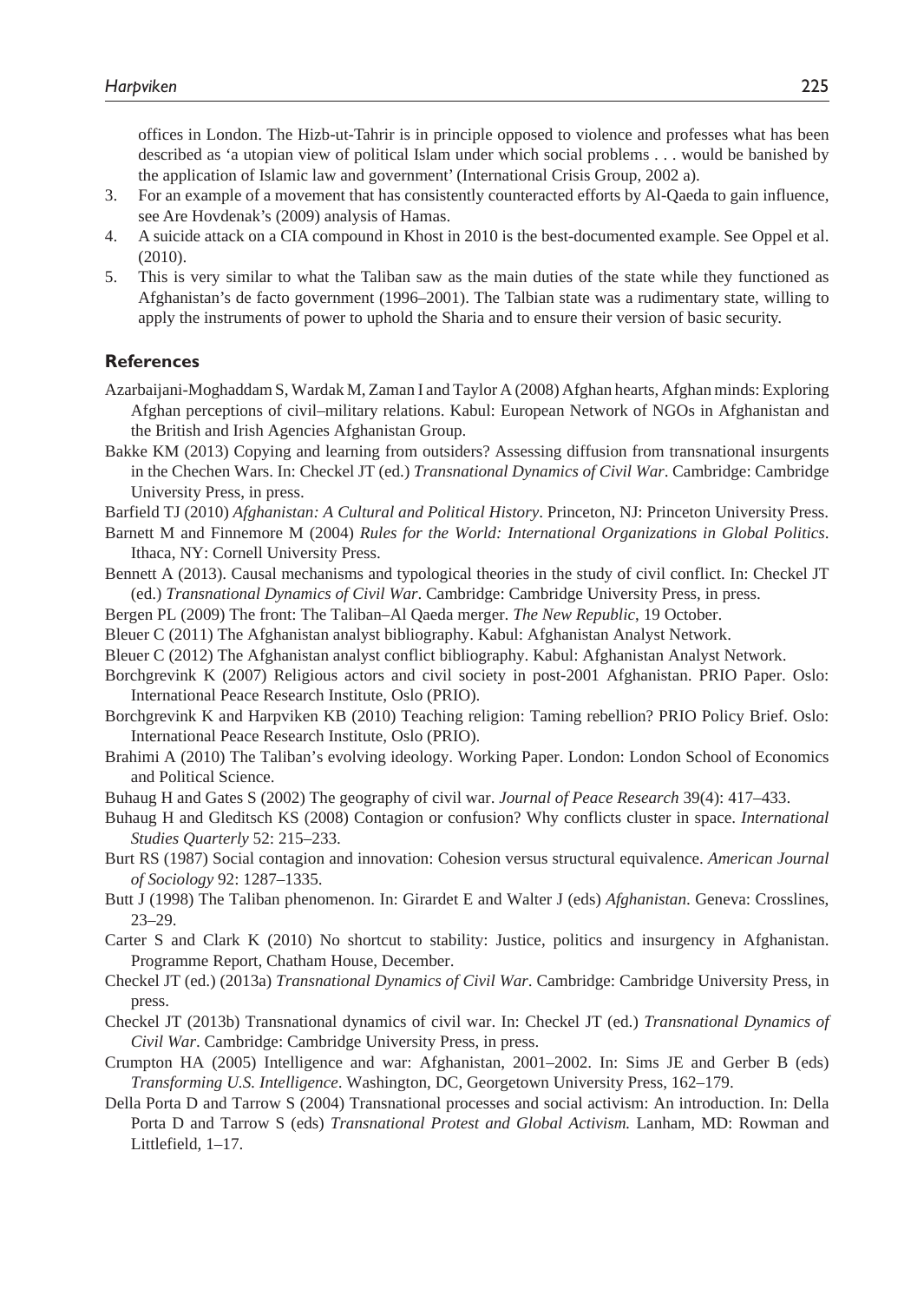- Dorronsoro G (2005) *Revolution Unending: Afghanistan, 1979 to the Present*. New York: Columbia University Press.
- Dorronsoro G (2009) Fixing a failed strategy in Afghanistan. Carnegie Report. Washington, DC: Carnegie Endowment for International Peace.
- Druzin H (2012) 'Sticky bombs,' like those used in Iraq, now appearing in Afghanistan. *Stars and Stripes*, 22 July.
- Duffield M (2001) *Global Governance and the New Wars: The Merging of Development and Security.* London: Zed.
- DuPee M and Gopal A (2010) Tensions rise between Hizb-e-Islami and the Taliban in Afghanistan. *CTC Sentinel* 3(8): 20–23.
- Elias MOT (2009) The resurgence of the Taliban in Kabul, Logar and Wardak. In: Giustozzi A (ed.) *Decoding the New Taliban: Insights from the Afghan Field*. New York: Columbia University Press, 43–55.
- Fair CC (2009) *The Madrasa Challenge: Militancy and Religious Education in Pakistan*. Washington, DC: United States Institute of Peace.
- Farmer B (2011) Kabul attack: ISAF and Taliban press officers attack each other on Twitter. *The Telegraph*, 14 September.
- Florini AM (2000) *The Third Force: The Rise of Transnational Civil Society*. Tokyo and Washington, DC: Japan Center for International Exchange and Carnegie Endowment for International Peace.
- Franco C (2009) The Tehrik-e Taliban Pakistan. In: Giustozzi A (ed.) *Decoding the New Taliban: Insights from the Afghan Field*. New York: Columbia University Press, 269–291.
- Franks T (2004) *American Soldier*. New York: Regan.
- Gall C (2006) Pakistan link seen in Afghan suicide attacks. *New York Times*, 14 November.
- Gerring J (2007) The mechanismic worldview: Thinking inside the box. (Review article.) *British Journal of Political Science* 38: 161–179.
- Giustozzi A (2007) *Koran, Kalashnikov, Laptop: The Neo-Taliban Insurgency in Afghanistan.* London: Hurst.
- Giustozzi A (ed.) (2009) *Decoding the New Taliban: Insights from the Afghan Field.* London: Hurst.
- Giustozzi A and Ibrahimi N (2012) Thirty years of conflict: Drivers of anti-government mobilization in Afghanistan, 1978–2011. Kabul: Afghan Research and Evaluation Unit.
- Gleditsch KS (2007) Transnational dimensions of civil war. *Journal of Peace Research* 44(3): 293–309.
- Glick Schiller N, Basch L and Szanton Blanc C (1995) From immigrant to transmigrant: Theorizing transnational migration. *Anthropoligical Quarterly* 68(1): 48–63.
- Gopal A (2010) *The battle for Afghanistan: Militancy and conflict in Kandahar*. Washington, DC: New America Foundation.
- Gould RV and Fernandez RM (1989) Structures of mediation: A formal approach to brokerage in transaction networks. *Sociological Methodology* 19: 89–126.
- Harpviken KB (1995) Political mobilization among the Hazara of Afghanistan: 1978–1992. Doctoral dissertation, Department of Sociology, University of Oslo.
- Harpviken KB (1997) Transcending traditionalism: The emergence of non-state military formations in Afghanistan. *Journal of Peace Research* 34(3): 271–287.
- Harpviken KB (2009) *Social Networks and Migration in Wartime Afghanistan*. Houndmills: Palgrave Macmillan.
- Harpviken KB and Lischer SK (2013) Refugee militancy in exile and upon return in Afghanistan and Rwanda. In: Checkel JT (ed.) *Transnational Dynamics of Civil War*. Cambridge: Cambridge University Press, in press.
- Hegghammer T (2010) The rise of Muslim foreign fighters: Islam and the globalization of jihad. *International Security* 35(3): 53–94.
- Hoffman B (2004) The changing face of Al Qaeda and the global war on terrorism. *Studies in Conflict & Terrorism* 27: 549–560.
- Hovdenak A (2009) Al-Qaida: A challenge for Hamas? Kjeller: Norwegian Defence Research Establishment.
- International Crisis Group (2002a) The IMU and the Hizb-ut-Tahrir. Osh and Brussels: International Crisis Group.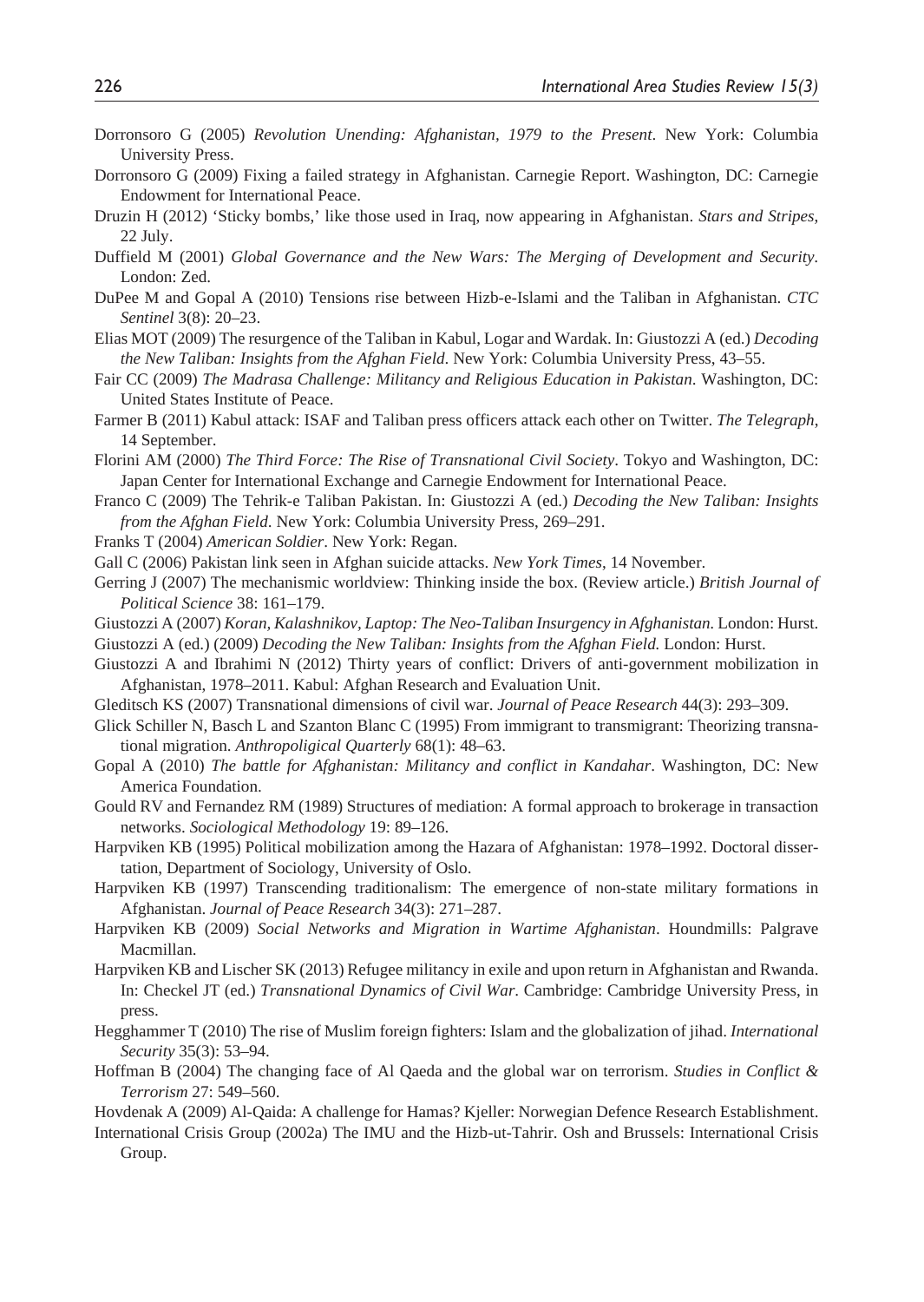- International Crisis Group (2002b) Pakistan: Madrasas, extremism and the military. Brussels: International Crisis Group.
- International Crisis Group (2003) Afghanistan: The problem of Pashtun alienation. ICG Asia Report. Kabul/ Brussels: International Crisis Group.
- International Crisis Group (2004) Pakistan: Reforming the education sector. Brussels: International Crisis Group.
- James P and Sharma RR (2006) Transnational conflict: A critical introduction. In: James P and Sharma RR (eds) *Globalization and Violence.* London: Sage: ix–xxxiv.
- Johnson TH and DuPee MC (2012) Analysing the new Taliban code of conduct (*Layeha*): An assessment of changing perspectives and strategies of the Afghan Taliban. *Central Asian Survey* 31(1): 77–91.
- Kalyvas SN (2006) *The Logic of Violence in Civil Wars*. Cambridge: Cambridge University Press.
- Kearney M (1986) From the invisible hand to visible feet: anthropological studies of migration and development. *Annual Review of Anthropology* 15: 331–361.
- Keck ME and Sikkink K (1998) *Activists Beyond Borders: Advocacy Networks in International Politics*. Ithaca, NY: Cornell University Press.
- Keohane RO and Nye JS (eds) (1971) *Transnational Relations and World Politics*. Cambridge, MA: Harvard University Press.
- Khagram S, Riker JV and Sikkink K (2002) *Restructuring World Politics: Transnational Social Movements, Networks, and Norms*. Minneapolis, MN: University of Minnesota Press.
- Lee RM (1995) *Dangerous Fieldwork*. London: Sage.
- Leheny D (2005) Terrorism, social movements, and international security: How Al Qaeda affects South Asia. *Japanese Journal of Political Science* 6(1): 87–109.
- Lyons T and Mandaville P (2010) Think locally, act globally: Toward a transnational comparative politics. *International Political Sociology* 4(2): 124–141.
- Malet D (2009) Why foreign fighters? Historical perspectives and solutions. *Orbis* 54(1): 97–114.
- Maley W (ed.) (1998) *Fundamentalism Reborn? Afghanistan and the Taliban*. New York: New York University Press.
- McChrystal SA (2009) COMISAF's initial assessment. Kabul: International Security Assistance Force.
- Metcalf BD (2002) Traditionalist Islamic activism: Deoband, Tablighis, and Talibs. ISIM Paper. Leiden: International Institute for the Study of Islam in the Modern World.
- Milliband D (2009) The army alone cannot defeat this Taliban insurgency. *The Independent*, 25 February.
- Moghadam VM (2001) Patriarchy, the Taleban, and politics of public space in Afghanistan. *Women's Studies International Forum* 25(1): 19–31.
- Nixon H (2011) Prospects for durable peace in Afghanistan: A review of the literature (draft). Bergen/Oslo/ Washington, DC: Chr. Michelsen Institute/Peace Research Institute Oslo/United States Institute of Peace.
- Nye JS and Welch DA (2013) Understanding Global Conflict and Cooperation: An Introduction to Theory and History. 9th edn. Boston, MA: Pearson.
- Oppel RA, Mazzetti M and Mekhennet S (2010) Attacker in Afghanistan was a double agent *New York Times,* 4 January.
- Orenstein MA and Schmitz HP (2006) The New transnationalism and comparative politics *Comparative Politics*. 38(4): 479-500.
- Peters G (2009) The Taliban and the opium trade. In: Giustozzi A (ed.) *Decoding the New Taliban: Insights from the Afghan Field*. London: Hurst, pp. 7–22.
- Portes A, Guarnizo LE and Landolt P (1999) The study of transnationalism: Pitfalls and promises of an emergent research field. *Ethnic and Racial Studies* 22(2): 217–237.
- Rashid A (1998) Pakistan and the Taliban. In: Maley W (ed.) *Fundamentalism Reborn? Afghanistan and the Taliban*. New York: New York University Press: 72–89.
- Rashid A (2000) *Taliban: Islam, Oil and the New Great Game in Central Asia.* London: IB Tauris.
- Rashid A (2002) *Jihad: The Rise of Militant Islam in Central Asia*. New Haven, CT: Yale University Press.
- Rashid A (2008) *Descent into Chaos: How the War Against Islamic Extremism Is Being Lost in Pakistan, Afghanistan and Central Asia.* London: Allen Lane.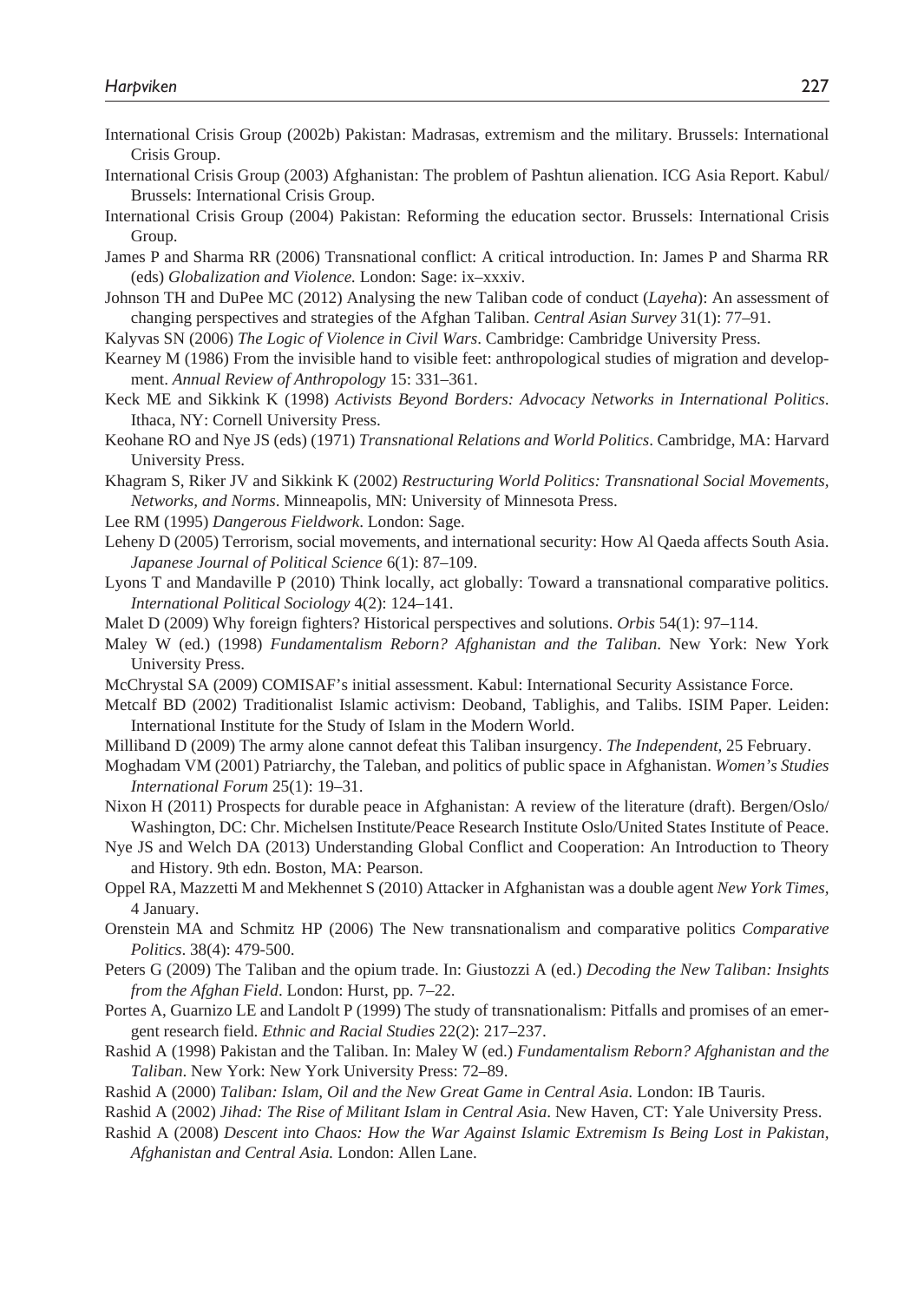- Risse-Kappen T (ed.) (1995) Bringing Transnational Relations Back. In: *Non-State Actors, Domestic Structures and International Institutions.* Cambridge: Cambridge University Press.
- Rubin BR (2000) The political economy of war and peace in Afghanistan. *World Development* 28(10): 1789– 1803.
- Rubin BR (2007) Saving Afghanistan, *Foreign Affairs*, 86(1): 57–78.
- Rubin BR, Ghani A, Maley W, Rashid A and Roy O (2001) Afghanistan: Reconstruction and peacebuilding in a regional framework. Bern: Swiss Peace Foundation.
- Ruttig T (2009) The Haqqani network as an autonomous entity. In: Giustozzi A (ed.) *Decoding the New Taliban: Insights from the Afghan Field*. New York: Columbia University Press, 57–88.
- Sageman M (2004) *Understanding Terror Networks*. Philadelphia, PA: University of Pennsylvania Press.
- Salehyan I (2005) Transnational rebels: Neighbouring states as sanctuary for rebel groups. Paper presented at the 2005 Annual Conference of the Midwest Political Science Association, Chicago, IL, 7–10 April.
- Salehyan I (2009) *Rebels Without Borders: Transnational Insurgencies in World Politics.* Ithaca, NY: Cornell University Press.
- Sinno AH (2008) *Organizations at War in Afghanistan and Beyond*. Ithaca, NY: Cornell University Press.
- Slaughter A-M (2004) *A New World Order*. Princeton, NJ: Princeton University Press.
- Smith G (2009) What Kandahar's Taliban Say. In: Giustozzi A (ed.) *Decoding the New Taliban: Insights from the Afghan Field*. New York: Columbia University Press, 191–210.
- Snow, D A, E B Rochford, S K Worden and R D Benford (1986) Frame Alignment Processes, Micromobilization and Movement Participation. *American Sociological Review*, 51(4): 464–481.
- Staniland, P and S Zukerman (2007) The Effects of Foreign Fighters on Civil Wars: War-Fighting, Ideas, and Recruitment. Working Paper, Department of Political Science and Security Studies Program, Massachusetts Institute of Technology.
- Stenersen A (2009) Are the Afghan Taliban involved in international terrorism? *CTC Sentinel* 2(9): 1–5.
- Stenersen A (2011) Brothers in jihad: Explaining the relationship between al-Qaida and the Taliban, 1996– 2001. Doctoral dissertation, Faculty of Humanities, University of Oslo.
- Suhrke A (2011) *When More Is Less: The International Project in Afghanistan.* London: Hurst.
- Tarrow S (1996) Social movements in contentious politics: A review article. *American Political Science Review* 90(4): 874–883.
- Tarrow S (2001) Transnational politics: Contention and institutions in international politics. *Annual Review of Political Science*: 1–20.
- Tarrow S (2005) *The New Transnational Activism*. New York: Cambridge University Press.
- Tarrow S (2007) Inside insurgencies: Politics and violence in civil war. (Book review essay.) *Perspectives on Politics* 5(3): 587–600.
- Tarrow S (2010) Dynamics of diffusion: Mechanisms, institutions and scale shift. In: Givan RK, Roberts KM and Soule SA (eds) *The Diffusion of Social Movements: Actors, Mechanisms and Political Effects*. Cambridge: Cambridge University Press, 204–219.
- Tilly C (1996) *Contentious Politics and Social Change.* Stockholm: New School for Social Research and Stockholm University.
- Tilly C (1997) Migration in modern European history. In: Tilly C, *Roads from Past to Future*. Lanham, MD: Rowman and Littlefield, 265–291.
- Tilly C (2001) Mechanisms in political processes. *Annual Review of Political Science* 4: 21–41.
- Van Bijlert M (2009) Unruly commanders and violent power struggles: Taliban networks in Uruzgan. In: Giustozzi A (ed.) *Decoding the New Taliban: Insights from the Afghan Field*. New York: Columbia University Press, 155–178.
- Van Linschoten AS and Kuehn F (2011) Separating the Taliban from Al-Qaeda: The core of success in Afghanistan. CIC Study. New York: Center on International Cooperation, New York University.
- Van Linschoten AS and Kuehn F (2012) *An Enemy We Created: The Myth of the Taliban/Al-Qaeda Merger in Afghanistan, 1970–2010.* London: Hurst.
- Waldinger R and Fitzgerald D (2004) Transnationalism in question. *American Journal of Sociology* 109(5): 1177–1195.